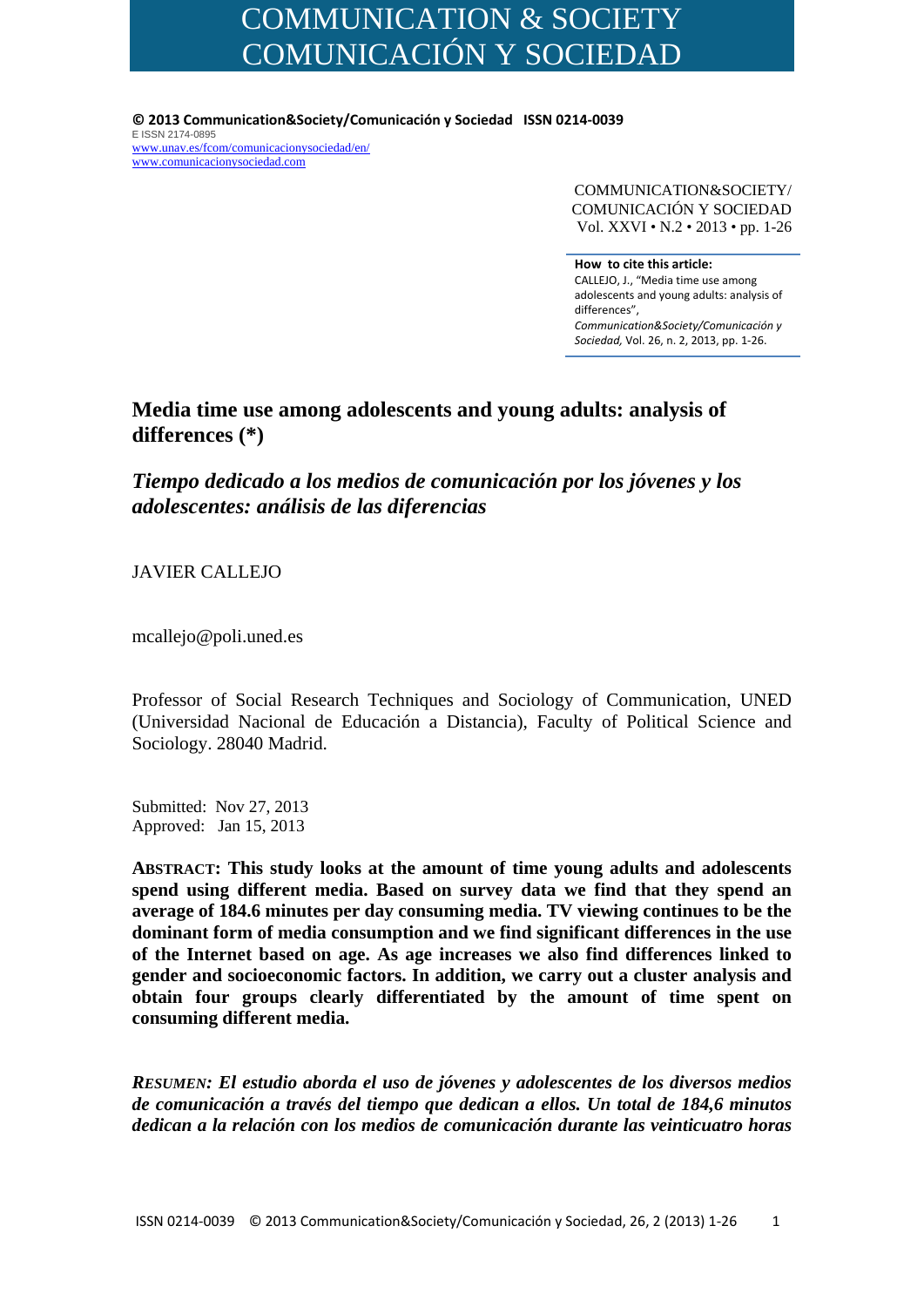*de un día medio. El consumo de televisión sigue siendo dominante, apreciándose diferencias notables en el uso de Internet según la edad. A mayor edad aumentan también las diferencias entre los distintos tipos de jóvenes. Finalmente el estudio ha llevado a cabo un análisis cluster, obteniendo cuatro grupos claramente diferenciados según su tiempo de consumo de medios.* 

**Keywords: Young audience, teen audience, media time use.** 

*Palabras clave: público joven, el público adolescente, el uso de medios de comunicación.* 

## 1. *Introduction*

1

In this study we analyse the daily media use of adolescents and young adults in Spain, looking at the amount of time they spend using different forms of media. Through this measurement we obtain an initial picture of this population's media use and their preferred forms of media.

We first look at the total population and then at the population of particular interest here  $-$ adolescents and young adults from 10 to 34 years of age<sup>1</sup>. Afterwards, we look at the differences within this population regarding their relationship to the media. The search for these differences arises from the research hypothesis: the existence of differences among young people in their time use of different forms of media. This also serves as the criteria for specific objectives of the study: identifying the factors which account for the main differences found among this population, and what categories or groups of young adults and adolescents can be established based on their different relationships with the media and the different socio-demographic profiles of these groups.

Initially, we look at the differences between the following age groups: 10-12 years of age, 13 to 15, 16 to 24 and 25 to 34 years of age. The first age group results from the conceptualisation that establishes a structural change in the evolution of personality beginning at 12 years of age<sup>2</sup>. At 16 years of age there is a change in the education cycle in Spain and at this age adolescents can begin to work. Lastly, beginning at 25 years of age, the economic activity rate is over 80 percent, similar to the rate found among older  $adults<sup>3</sup>$ .

The primary resource used for this study is the Time Use Survey carried out by Spain's National Statistics Institute (INE) between the years 2009 and 2010. This type of survey

<sup>&</sup>lt;sup>1</sup>Young adulthood is considered to be until 34 years of age, which is considered to be the beginning of independence. If we use marriage to mark the beginning of independence , we find that the average age at first marriage is 36.2 for men and 33.1 for women (34.6 for both sexes) according to the most recent data: INE: basic demographic indicators, marriage, average age at first marriage, June/2011 to June/2012 period (www.ine.es).

 $\overline{2}$  Erikson's research has been taken as the main reference for the different phases of the life cycle: ERIKSON, Erik H., *Sociedad y adolescencia*, Paidós, Buenos Aires, 1972; ERIKSON, Erik H., *Identidad, juventud y crisis, Paidós, Buenos Aires, 1974.* 

<sup>&</sup>lt;sup>3</sup> Eighty four percent in the third quarter of 2012 according to Spain's Labour Force Survey (www.ine.es).

<sup>\*</sup> I would like to thank the anonymous reviewers for their comments, both for their relevance and for the connections they made.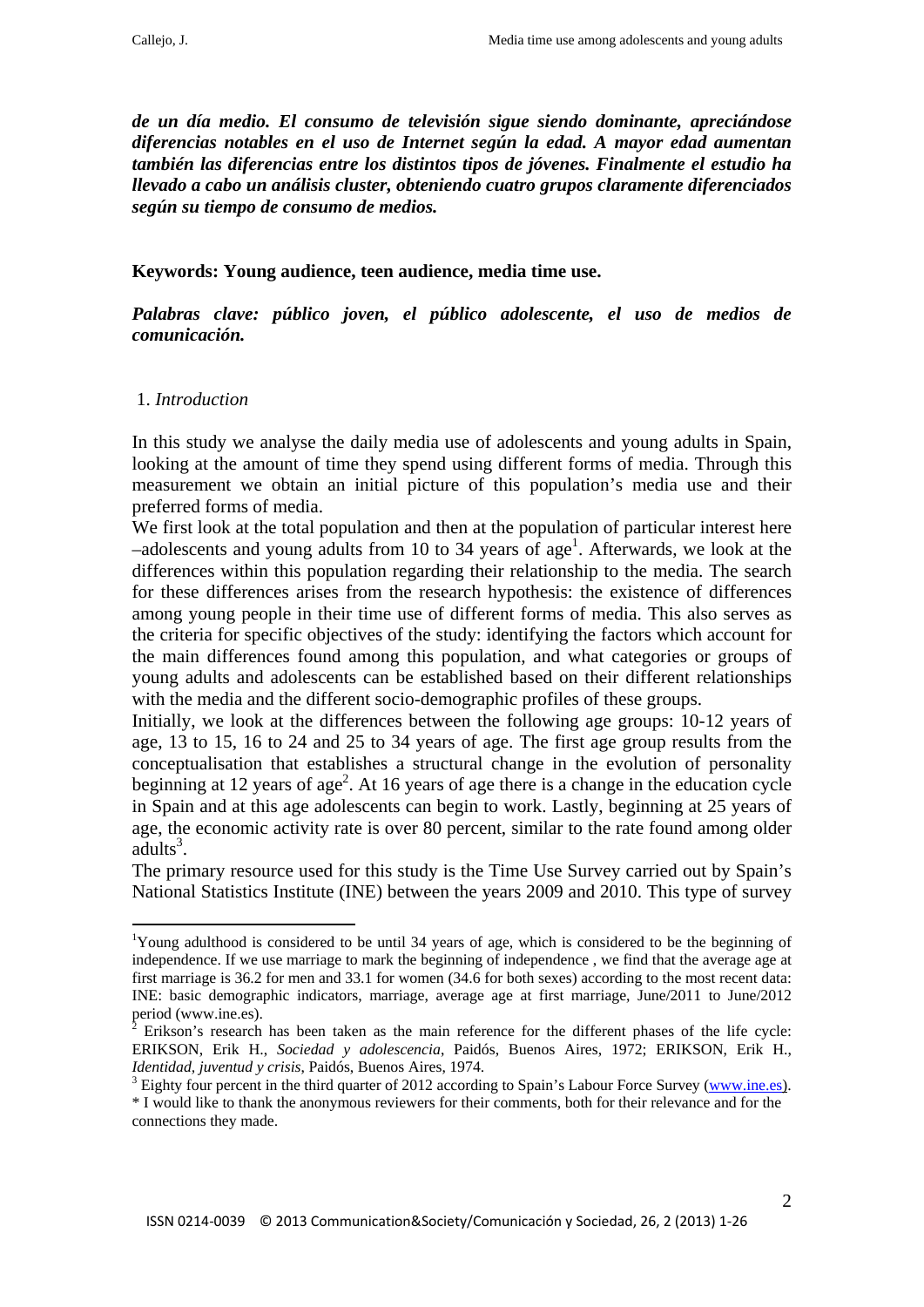provides two advantages over other surveys commonly used on the media. First, in addressing activities respondents do throughout the day, recorded in the form of a journal, the measurement of time spent using different media is not based on responses to questions asking how much time is commonly dedicated to watching TV or using Internet or other media, or how much time was dedicated to it in the previous day or week. Responses to such questions can be affected by the symbolic image a type of media has, as a positive or negative image can lead respondents to attribute greater or lesser time to it, respectively. In the Time Use Survey the relationship is the reverse, the focus is on time and not on the media; in this way reference is made to all forms of media, both as main and secondary activities, which is what this survey takes into account. Secondly, given the broad sample, the survey's high degree of institutionalisation and the rigorous work of the INE interviewers, it provides a high level of statistical representativeness. In addition, there is a low substitution rate of the randomly selected participants, among other reasons because participation in the surveys of the public statistics institute is obligatory for residents in Spain. However, as will be discussed in the section on methodology, it also has its drawbacks.

Following the explanation of the methodology behind the time use survey, this study focuses on analysis of the different distributions of frequencies of variables that reflect the use of different media –differences in the times of the day when they are used and rates of use, and in the socio-demographic profiles of their users, in particular, age and gender.

The analysis of the data from the survey ultimately leads to the construction of groups of adolescents and young adults based on the different uses they make of the media. This is done using cluster analysis. Once these groups are identified, we can look at the relationship they have to indicators such as household structure and social structure, revealing the relationship between socioeconomic status and consumption of the different forms of media<sup>4</sup>, undermining the homogeneous image of young people in regard to media use.

## 2. *Background*

1

The study of the relationship between adolescents and the media has been at the centre of research on the media<sup>5</sup>, generally with more bias than empirical justification<sup>6</sup>, as it has often been in response to the common fear of the harmful effects of television on

<sup>&</sup>lt;sup>4</sup> VAN DER VOORT, Tom H.A. et al., "Young People's Ownership and Use of New and Old Forms of Media in Britain and the Netherlands", *European Journal of Communication*, vol. 13 (4), 1998, pp. 457- 477.

<sup>&</sup>lt;sup>5</sup> We can consider the Payne Fund studies as an important effort to promote empirical research, focusing on the effects of movies on children. See JARVIE, Ian, JOWETT, Garth S. and FULLER, Kathryn H., *Children and the Movies. Media Influence and the Payne Fund Controversy*, Cambridge University Press, Cambridge, 1996. Regarding television, the studies led by Schramm should be mentioned, compiled in SCHRAMM, Wilbur, LYLE, Jack and PARKER, Edwin B., *Televisión para los niños*, Hispano Europea, Barcelona, 1965. An early important critique of initial research is found in LOWERY, Shearon and DEFLEUR, Melvin, *Milestones in Mass Communication Research Media Effects*, Longman, Nueva York, 1985.

<sup>6</sup> MAIGRET, Eric, *Sociología de la comunicación y de los medios*, Fondo de Cultura Económica, Bogotá, 2005, p. 96.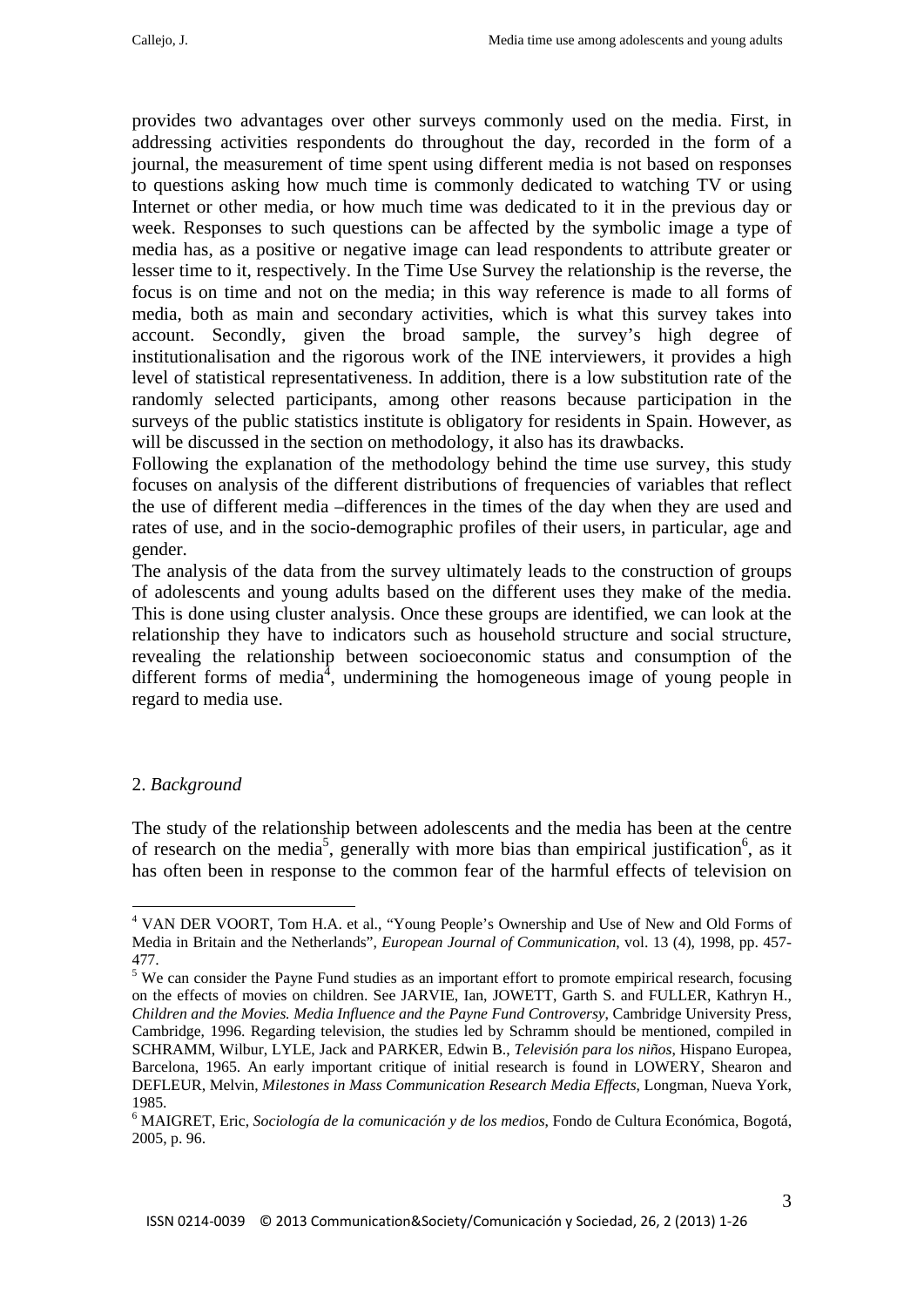children<sup>7</sup>. Greater attention has been placed on what the media does to young people than on what young people do with the media $8$ . This perspective is gradually changing as more and more studies of a descriptive empirical nature have been carried out<sup>9</sup>, although generally focused on the relationship with one single medium. However, for some time now, there has been recognition of the need to study the consumption of the media as a whole, in particular, taking into account the use of the Internet. This is Livingston's approach (2004) in her proposal for a research programme on the audience of the future, recognising a context dominated by the Internet. More recently McCombs (2012) has emphasised the challenge for communication theory of a context in which subjects do not use only one form of media, nor do they –if they ever did– do so in an individualised manner. We can thus say that an approach to current reality requires empirical research focused on the use of various media, given the theoretical overlapping in their uses<sup>10</sup>, and involves significant methodological and technical issues.

Until now, the most important studies have focused on how the very users of a medium, who may behave passively with respect to it, become actively involved in the defence of their consumption of it through the use of another medium. Thus, for example the study by Campbell (2011) shows how consumers promote "their media products" on the Internet, an activity he refers to as a "labour of devotion"; while a study by Smit and Neijens (2012) looks at the comments, dialogues and discourses that the *fans* of television series produce on the Internet.

The initial assumption – and subsequent empirical observation – that the use of multiple media is greatest among young people seems to be widely held. First, because these age groups have been socialised in the so-called digital world<sup>11</sup>, the broad access they have in economically developed countries to different media from their own bedrooms often emphasised<sup>12</sup>. Secondly, because they follow media consumption patterns that are different from the adult population, once they are understood to be active subjects and not *innocent victims*, as Kinder (1999) pointed out. This has served as a starting point

<sup>7</sup> For a broad account see BRYANT, Jennings, and ZILLMANN, Dolf, *Los efectos de los medios de*  comunicación. Investigaciones y teorías, Paidós, Barcelona, 1996.

BUCKINGHAM, David, "Introduction: Young People and the Media", in BUCKINGHAM, D. (ed.), *Reading Audiences. Young People and the Media*, Manchester, Manchester University Press, 1993.

BUCKINGHAM, David, *After the Death of Childhood. Growing Up in the Age of Electronics Media*, Polity Press, Cambridge, 2000.

<sup>&</sup>lt;sup>10</sup> WEBSTER, James G., KSIAZEK, Thomas B., "The Dynamics of Audience Fragmentation: Public Attention in an Age of Digital Media", *Journal of Communication*, 62 (1), 2012, pp. 39-56; YUAN, Elaine, "News Consumption Across Multiple Media Platforms: A repertoire approach", *Information, Communication & Society*, 14 (7), 2011, pp. 998-1016.<br><sup>11</sup> See among others, RUBIO GIL, Ángeles, "Generación digital: patrones de consumo de Internet, cultura

juvenil y cambio social", *Revista de Estudios de Juventud*, 88, 2010, pp. 201-221; FEIXA, Carles, "Unidos por el *flog*: ciberculturas juveniles", in CALLEJO GALLEGO, Javier and GUTIÉRREZ BRITO, Jesús (eds.), *Adolescencia entre pantallas*, Gedisa, Barcelona, 2012, pp. 69-87. This socialisation into the digital world has led to young people being referred to as "digital natives": PRENSKY, Marc, "Digital Natives, Digital Inmigrantes", *On the Horizon*, 9 (5), 2001, http://www.marcprensky.com/writing; PISCITELLY, Alejandro, *Nativos digitales*, Santillana, Buenos Aires, 2009; MERINO, Lucía, "Jóvenes en redes sociales: significados y practicas de una sociabilidad digital", *Estudios de Juventud*, 95, pp. 31- 43.

<sup>&</sup>lt;sup>12</sup> LIVINGSTONE. Sonia, "Mediated childhoods : a comparative approach to young people's changing media environment in Europe", *European Journal of Communication*, 13 (4), 1998, pp. 435-456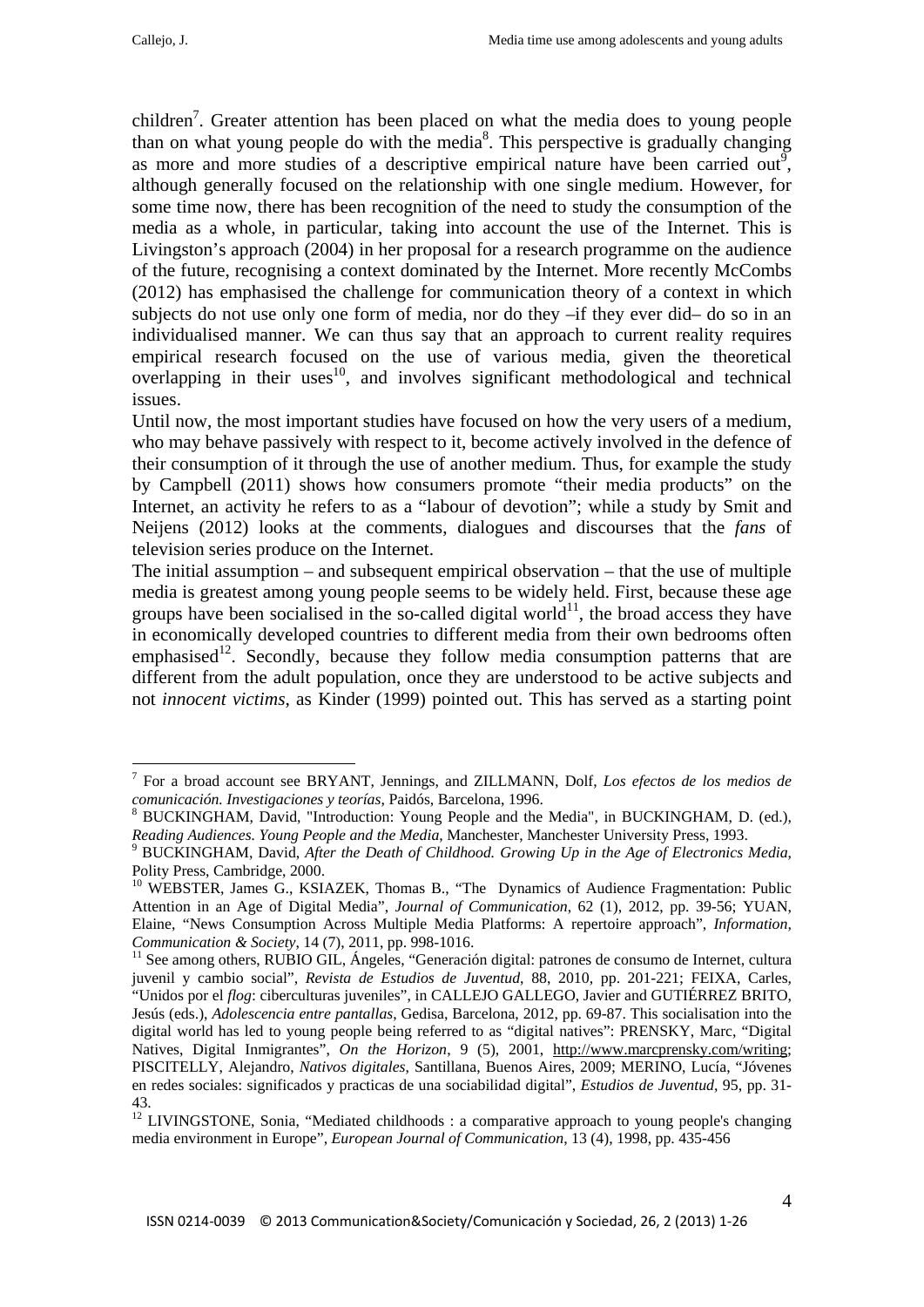for broad research projects, such as that directed by Livingston and Gaskel  $(1998)^{13}$ , in which they took into account the use of different media by young people.

In addition, the 2011 Information Technology in Households Survey carried out by the INE, reveals that the highest percentage of Internet users by age, as measured by use in the three months prior to the survey, were those 16 to 24 years of age (95% were users). The difference with other age groups is clear and statistically significant: from 87.8% among those between 25 and 34 years of age to 15.6% among the oldest in the survey, those between 65 and 74 years of age<sup>14</sup>.

From a methodological perspective, the preferred instrument is a survey which asks a representative sample of young people about their media use<sup>15</sup>. However, there is no lack of qualitative approaches<sup>16</sup> aimed at capturing how young people construct their "world" or "media ecosystem", a specific symbolic world that separates them from other generations $^{17}$ .

The use of time as the preferred perspective for analysing the relationship a population group has with the media has produced interesting results. Thus, the study of Jordan et al. (2007), based on the use of a self-administered questionnaire, concludes that the patterns of media use by adolescents are different from those of adults. It is noteworthy that Grunij (1979) used a time use survey more than 30 years ago to observe the level of media use by different sectors of society. Suzuki, Hashimoto and Ishii (1995) also used such a survey in Japan and concluded that the average amount of time dedicated each day to so-called "information behaviour" was approximately seven hours, 45% of which was spent watching television. At that time the relationship of consumers to the computer had barely begun to displace the relationship with television, although differences could be seen in the consumption of television between those that used computers and those that did not. More recently, Westerik, Konig and Huysmans (2007) concluded, contrary to the thesis of the individualisation of media use, that household structure is important in determining the total amount of time spent watching television, listening to the radio and reading newspapers.

In other words, the time use survey has proved to be an important basis for studying the relationship of society to the media, although with the shortcoming that studies based on

<sup>&</sup>lt;sup>13</sup> The project, initiated by the EU, initially involved 12 countries. A good summary of the study is the book written by Livingstone herself, LIVINGSTONE, Sonia, *Young People and New Media*, Sage, Londres, 2002; as well as LIVINGSTONE, Sonia and BOVILL, Moira (eds.), *Children and their Changing Media Environment: A European Comparative Study*, Lawrence Erlbaum Associates, Hillsdale (NJ), 2001.

Specific results for different countries can be found, such as for the UK and Holland in VAN DER VOORT, Tom H.A. et al., "Young People's…", *op. cit*.; for Spain, in GARITAONANDÍA GARNACHO, Carmelo et al., "Las relaciones de los niños y los jóvenes con las viejas y las nuevas tecnologías de la información", *ZER Revista de Estudios de Comunicación*, nº 4, 1998, pp. 131-159; and GARITAONANDÍA, Carmelo; FERNÁNDEZ, Emilio and OLEAGA, José Antonio, "Las tecnologías de la información y de la comunicación y su uso por los niños y adolescentes", *Doxa Comunicación,* nº 3,

<sup>2005,</sup> pp. 45-64.<br><sup>14</sup> The micro-data for the survey can be found at : http://www.ine.es/prodyser/micro\_tich.htm.

<sup>&</sup>lt;sup>15</sup> See among others, LIVINGSTONE, Sonia, "Mediated childhoods...", *op. cit.*; VAN DER VOORT, Tom H.A. et al., "Young People's…", *op. cit*.; BRODDASON, Thorbjörn, "Youth and New Media in the

New Milennium", *Nordicom Review 27 (2) 2006*, pp. 105-118.<br><sup>16</sup> Regarding Spain see, GARITAONANDÍA GARNACHO, Carmelo et al., "Las relaciones de los niños…", *op. cit.* 17 FEIXA, Carles, "Unidos…", *op. cit*.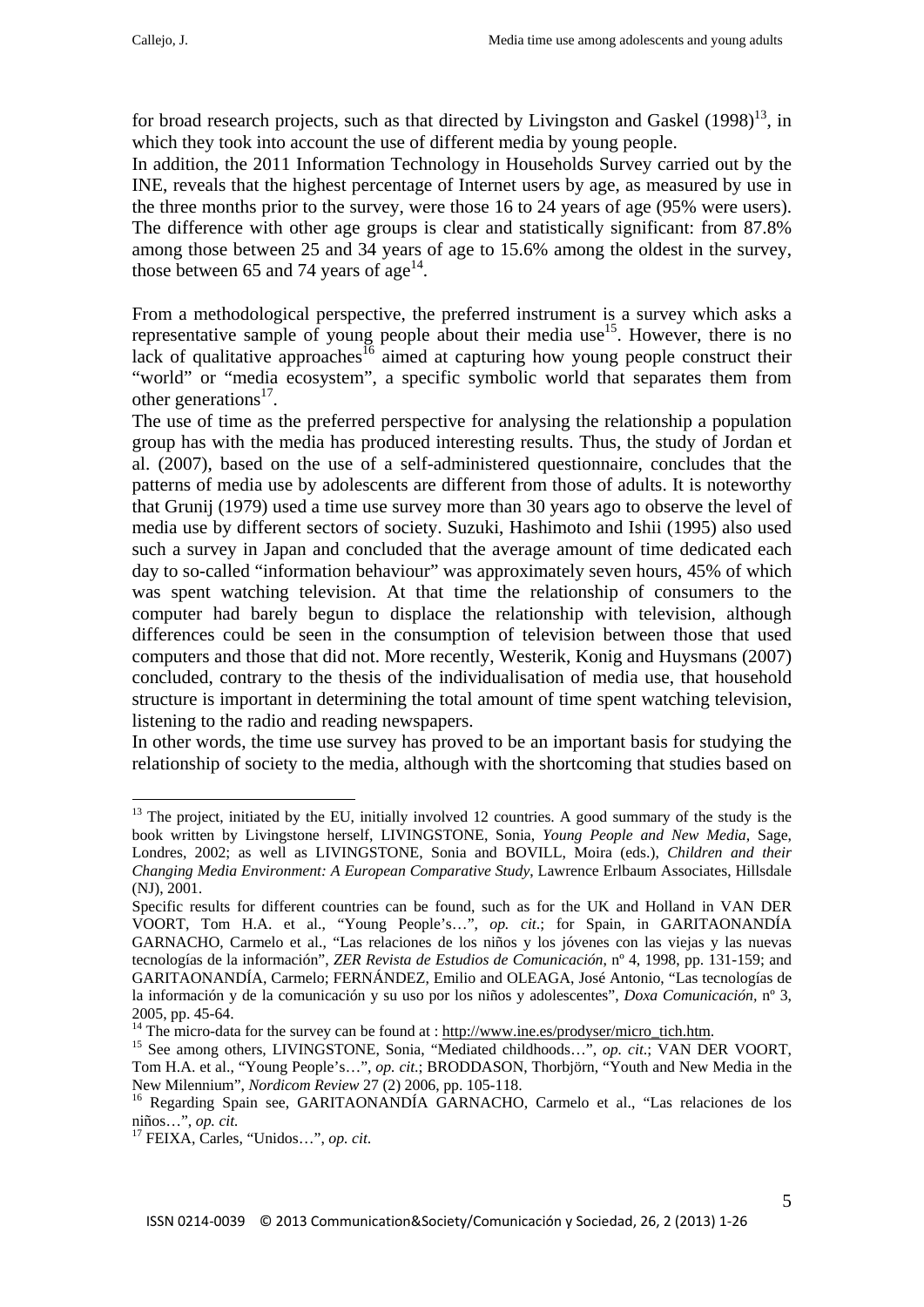these surveys have looked at young people as a homogeneous group, focusing on this population as a whole. However, we also have studies addressing media use among young people that have used other approaches or other sources or that have focused on only one medium.

## 3. *Methodology*

<u>.</u>

The data that constitute the core of this study were obtained from the INE 2009-2010 Time Use Survey<sup>18</sup> (referred to as the EET09). This is a survey with a standardised and harmonised questionnaire carried out –although in different periods– in different countries of the European Union following Eurostat guidelines.

The EET09 has the structure of so-called time budget surveys in which participants write down the activities they carry out throughout the 24 hours of the day in an "activity diary". In the EET09, participants record their activities in periods lasting 10 minutes, the first period beginning at 6 in the morning and the last at 5:50 on the following morning. The basic units of analysis are household members 10 years of age or older, households that reside in main family dwellings and the days of the week. Thus, all persons 10 years of age or older in the selected households must fill out the diary of daily activities.

The essential data analysed in this study is gathered through individual self-completed questionnaires and an activity diary. In the initial visit to the household, questionnaires are left for household members and the instructions for their completion are provided by the field surveyor so that in a second visit they can be collected and completed through a direct interview if any information is lacking.

To avoid seasonal differences, which can impact on daily activities such as the consumption of media, field work was carried out throughout the year: from 1 October  $2009$  to 30 September 2010. Two-stage sampling with stratification<sup>19</sup> of census units was used in the first stage, with the main family dwellings constituting the units in the second stage. The final sample obtained was  $9,193$  households<sup>20</sup>, producing information on the daily activity of 25,895 individuals –of the 27,335 surveyable individuals in the households selected– together representing the Spanish population 10 years of age or over that lives in main family dwellings. However, the population that our study focuses on, individuals between 10 and 34 years of age, results in a sample size of 5,198 individuals.

The categories of activities related to the consumption of media are almost all grouped under code 8 in the survey: reading newspapers, reading books, other reading, watching

 $18$  The first installment of micro-data was available in July 2011 on the INE website: www.ine.es.

<sup>&</sup>lt;sup>19</sup> Once the number of census units for each autonomous region is determined, a sample for each region is designed. Stratification is based on the size of municipalities, ranging from municipalities with more than

<sup>500,000</sup> inhabitants (strata 0) to municipalities with less than 10,000 inhabitants (strata 6).<br><sup>20</sup> We find that on the national level the total effective sample represents 82.4 percent of the theoretical sample, while the effective sample of incumbent households represents 50.9 percent of the total households. These figures indicate that 50.9 percent of the total of incumbent households were surveyed, and that 31.6 percent were replaced, raising the effective total sample to 82.4 percent of the theoretical sample (11,164 homes). For more information see: http://www.ine.es/daco/daco42/empleo/evalfr09.pdf.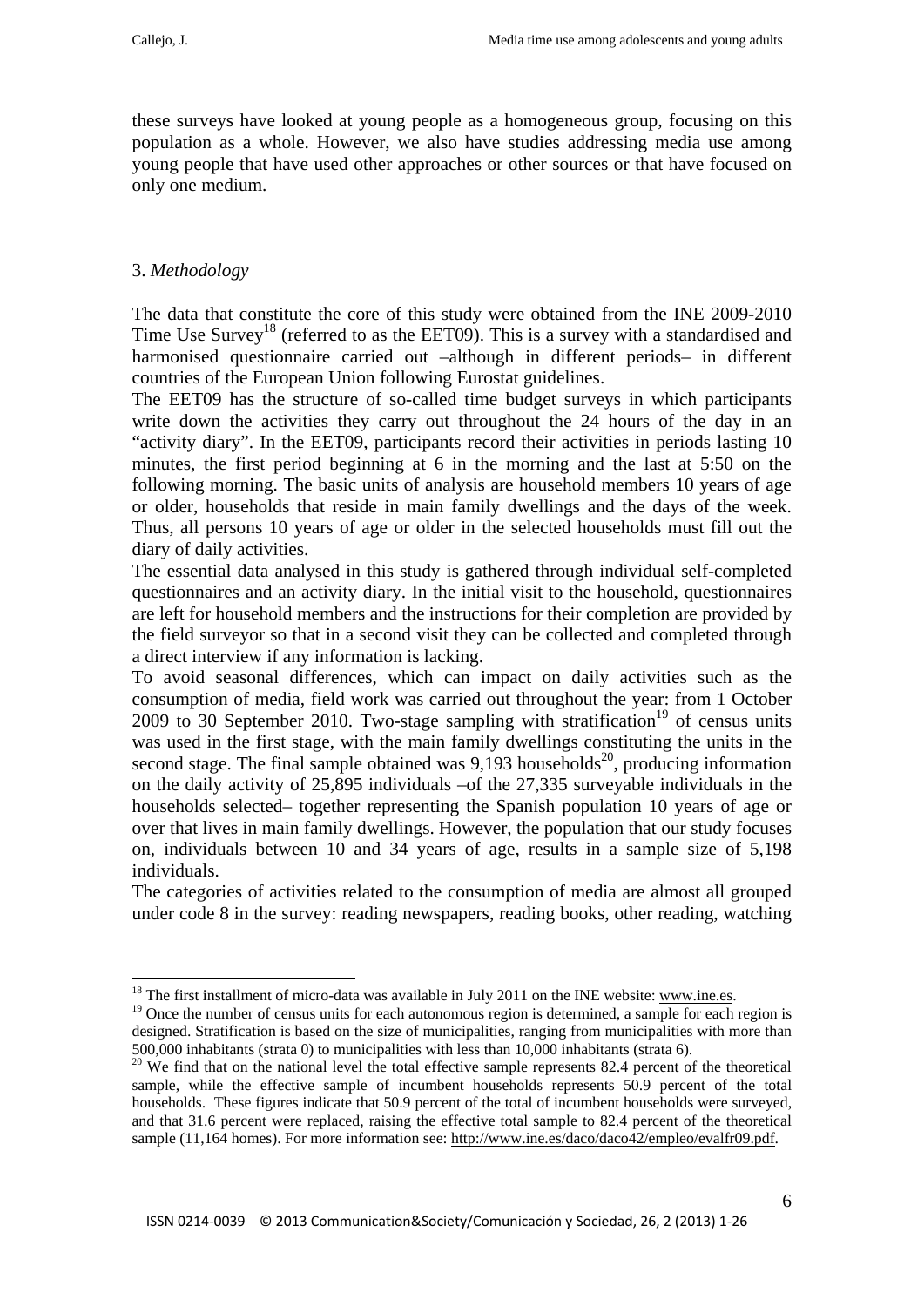television, watching DVDs or videos, listening to the radio, listening to recordings<sup>21</sup>. Cinema is under code 5, referring to entertainment and cultural activities. Computer games are under code 7, hobbies and computers. Studying, which can include use of media, is under code 3.

An important innovation in the ETT09 in comparison with the previous 2002-2003 survey is that for each period participants were asked if they used the Internet, whether as the main activity they were involved in, or as a secondary activity accompanying the main activity. This innovation is in response to one of the problems of time use surveys –the invisibility of "minor" or secondary activities that tend to be carried out simultaneously with other activities. This is an issue that affects measuring media consumption.

As with all social research methods, this tool has its limitations. We will limit our discussion here to just four of them, as this is not a study specifically of methodological issues. The first is that it does not tell us directly about the intensity of a practice, the practice in relation to the meaning given to it. Individuals can have practices that are brief and intense and others that are more lasting but that they consider boring, which is a way of negating their meaning. From this perspective, it should be pointed out that a time use survey tends toward a certain time-centeredness, in which the duration of an activity is confused with its importance, something which researchers must be aware of. The second is that the survey gathers information from participants on the activities they carry out in ten minute periods. The effort to record these activities can be tiring if there is a succession of many activities; therefore, participants may have a tendency to privilege those activities that cover several of the ten minute periods with only one response, such as work, study, cooking, etc., avoiding mention of so-called "minor" activities. Third, because the data is based on the statements of the participants and not on direct observation of their behaviour, the possible penchant to give preference to activities judged to be socially "more acceptable" must also be considered. In this sense, an interesting relationship is established between the activities that are actually practiced and those activities which have greater symbolic value. Lastly, the EET09 asks about both main and secondary activities; however, to reduce the effort needed to provide this information, participants tend to not include secondary activities, resulting in a low level for secondary activities other than watching television. Thus, television is named as the secondary activity of 30% of the population at 2:30 in the afternoon and between 9:30 and 10 at night.

Despite these limitations, this tool has played an important role in the production of knowledge about society and has grown in importance over the years<sup>22</sup>. Initially, its main purpose was to establish a map of a society's existing lifestyles<sup>23</sup>, especially in societies with a tendency toward the reduction of the time spent working and the extension of leisure time. Although methodological issues have been raised since its

<sup>&</sup>lt;sup>21</sup> The codes are the following: personal care (0), paid work (1), studying (2), household and family care (3), volunteer work and meetings (4), social life and recreation (5), sports and outdoor activities (6), hobbies and computers (7), media (8) and journeys made and unspecified time use (9).

<sup>22</sup> DURÁN HERAS, Mª Ángeles and ROGERO GARCÍA, Jesús, *La investigación sobre el uso del* 

*tiempo*, Centro de Investigaciones Sociológicas, Madrid, 2009. 23 GERSHUNY, Jonathan, "Estilo de vida, estructura económica y uso del tiempo", *Revista Española de Investigaciones Sociológicas,* 38, 1987, pp. 163-191.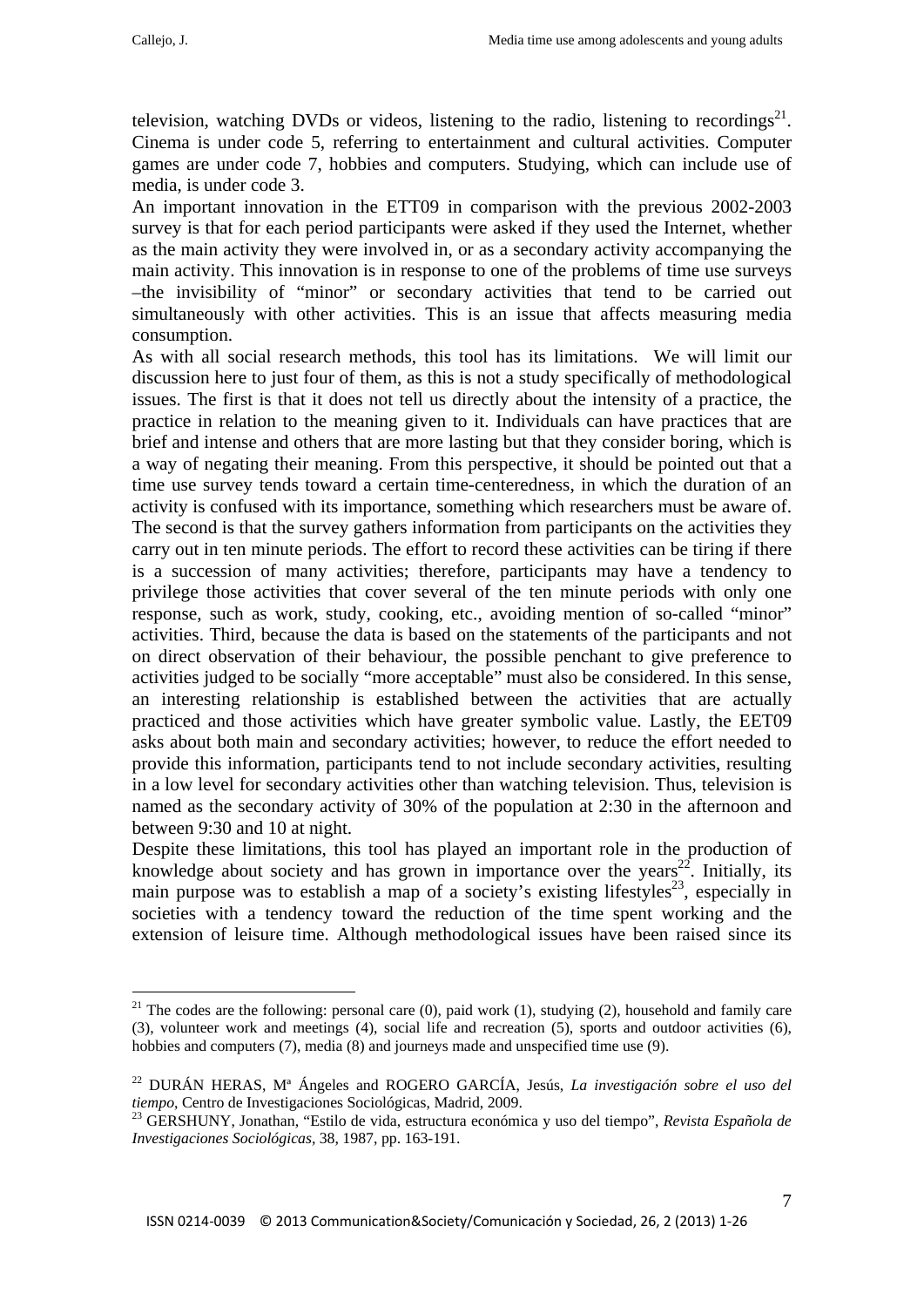initial adoption by the statistical institutions of the developed countries<sup>24</sup>, its potential to provide an image of a society through the activities of its population has won out.

Given that there are other sources for the measurement of working time, surveys on time use have been particularly useful in analysing leisure time<sup>25</sup> and time dedicated to domestic tasks and care. Regarding the latter, these surveys allow us to look at the division of labour in the home<sup>26</sup>. Of special interest as references for our research are those studies that have focused on specific activities, such as the preparation of meals and eating at home or outside the home, which allow for the observation of the degree of institutionalisation of these practices<sup>27</sup> and their relative resistance to change in changing contexts<sup>28</sup>, in addition to the previously mentioned studies by Grunij (1979), Suzuki, Hashimoto and Ishii (1995) and Westerik, Konig and Huysmans (2007) on aspects of the use of the media.

## 4. *Media time use*

<u>.</u>

An initial overall approximation of the time spent using media by the population being studied shows that  $12\%$  of every day is dedicated to the use of media<sup>29</sup>. The majority of this time (77.6%) is spent watching television, while the Internet occupies 6.3% of the time (including looking for information and communicating), followed by reading books  $(3.6\%)$ , reading newspapers  $(3.2\%)$ , listening to the radio  $(2.7\%)$ , and activities such as watching DVDs, listening to CDs, other uses of the computer and listening to recordings from other sources with much lower percentages.

<sup>24</sup> DURÁN HERAS, Mª Ángeles, "La investigación sobre el uso del tiempo en España: algunas reflexiones metodológicas", *Revista Internacional de Sociología*, 18, 1997, pp. 163-189; LEGARRETA IZA, Matxalen, "Cuantificación de la cotidianidad: las Encuestas sobre el Uso del Tiempo como

instrumento de medida", *Inguruak*, 41, 2005, pp. 87-98. 25 BITTMAN, Michael, and WAJCMAN, Judy, "The Rush Hour: The Character of Leisure Time and Gender Equity", *Social Forces*, 79 (1), 2000, 165-189, looking at Australia show that despite the amount of leisure time being similar for men and women, when we look at the meaning given to this time gender differences emerge; JAECKEL, Michael and WOLLSCHEID, Sabine, "Time is money and money needs time? A secondary analysis of time-budget in Germany", *Journal of Leisure Research*, 39 (1), 2007, pp. 86-108; VAARA, Matti and MATERO, Jukka, "Modelling Daily Outdoor Recreation Participation and Time-Use as a Two-Stage Choice Process: A Finnish Example", *Leisure Sciences*, 33 (4), 2011, pp. 269- 289.

<sup>&</sup>lt;sup>26</sup> ROMANO, Maria C. and BRUZZESE, Dario, "Fathers' participation in the domestic activities of everyday life", *Social Indicators Research*, 84 (1), 2007, pp. 97-116; PRIETO, Carlos, RAMOS, Ramón and CALLEJO, Javier, *Nuevos tiempos del trabajo*, Centro de Investigaciones Sociológicas, Madrid, 2009.

 $27^{\frac{200}{27}}$  WARDE, Alan, CHENG, Shu-Li, OLSEN, Wendy et al., "Change in the practice of eating: A

comparative analysis of time-use", *Acta Sociologica*, 50 (4), 2007, pp. 363-385.<br><sup>28</sup> MESTDAG, Inge and GLORIEUX, Ignace, "Change and stability in commensality patterns: a comparative analyses of Belgian time-use data from 1966, 1999 and 2004", *Sociological Review*, 57 (4), 2009, pp. 703-726; CHEN, Shu-Li, OLSEN, Wendy, SOUTHERTON, Dale et al., "The changing practice of eating: evidence from UK time diaries, 1975 and 2000", *British Journal of Sociology*, 58 (1), 2007, pp. 39-61. A study of this type is recommendable in the future for the Spanish case with regard to the relationship with the media when there is more longitudinal data, taking into account that the first results were from the 2002-2003 period.

<sup>&</sup>lt;sup>29</sup> These results are based on the  $24$  hour day for the population over 10 years of age and, therefore, they include all activities: sleeping, personal care, work, etc.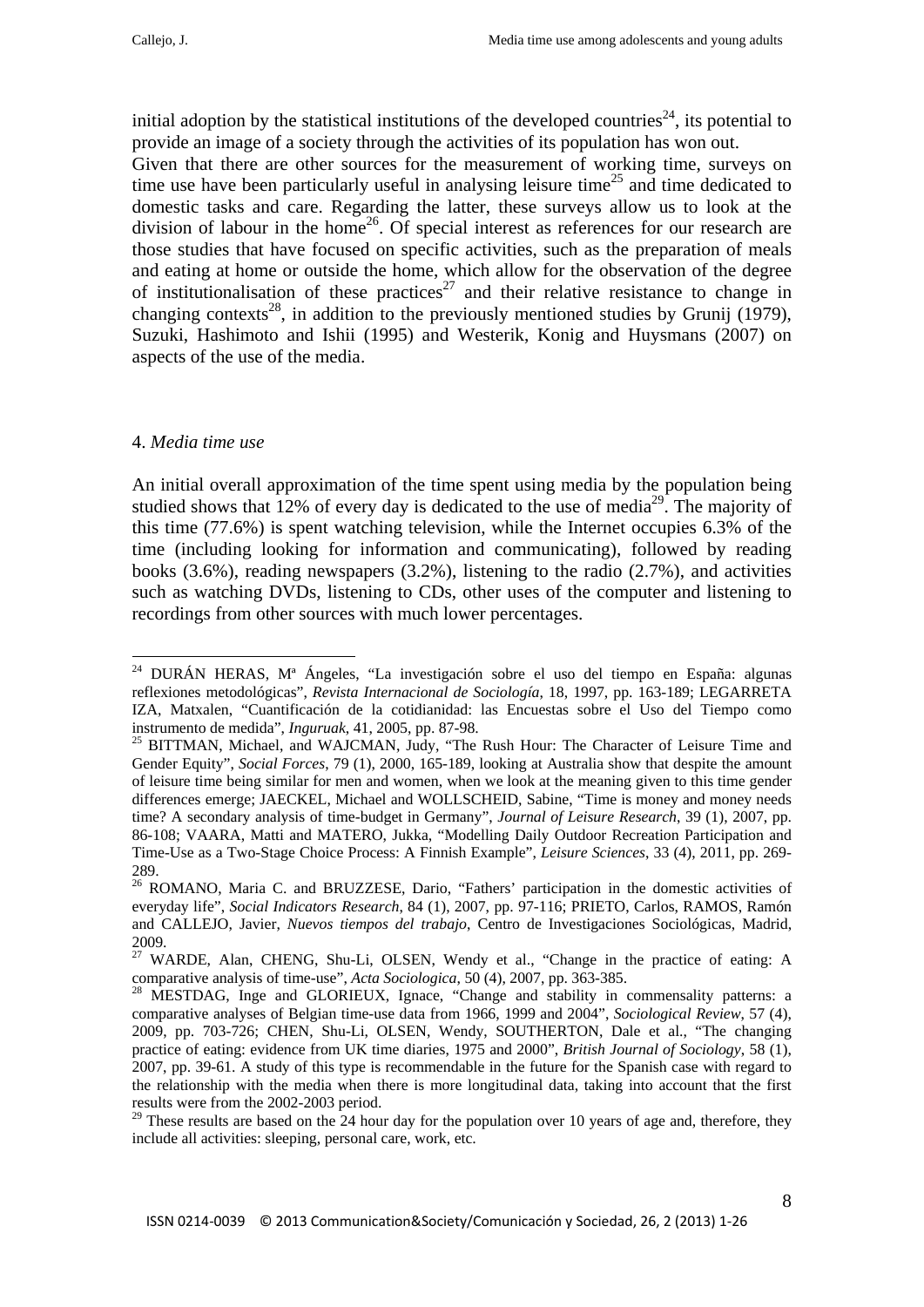TV consumption continues to dominate, particularly during so-called *prime time* between 10 and 11:30 at night, with almost 40% of the population watching television at that time. As can be seen in graph 1, the gap between the percentage that watch television and the percentage using other media throughout the day is clear. Television is the most used medium during the day (taking up on average 2 hours and 18 minutes as primary activity) and the one with the greatest number of users over the course of the day. In contrast, at no time during the day does any other medium reach 5% of the population. However, the proportion of persons that spend time reading at some point during the day reaches 25.2% and the proportion that listens to the radio, 32%, while the figure for watching television reaches  $90.1\%^{30}$ .



**Graph 1: Proportion of young people using the media as their principal activity during the day**

Source: Based on the INE 2009-2010 Time Use Survey.

1

Comparing the relationships with television and the Internet<sup>31</sup>, both as main activities and as secondary activities (graph 2), the differences remain significant and reveal different patterns of daily use. There are two major peaks during the day when the percentage of persons watching television is at its highest, which correspond to *prime time* (between 10 and 11:30 at night) and after lunch (between 3 and 4:30 in the

<sup>&</sup>lt;sup>30</sup> In this first approximation information on the use of the Internet as a differentiated activity among all the possible activities is not specified, rather, Internet use is considered an activity that can be done *along with* or *in support of* another activity.<br><sup>31</sup> It should be taken into account that what is being measured is the relationship with the medium as an

<sup>&</sup>quot;apparatus". In other words, if someone is watching television on the Internet (computer) it appears as use of the Internet; and, on the contrary, if the Internet is being used through the television, it appears as use of the television.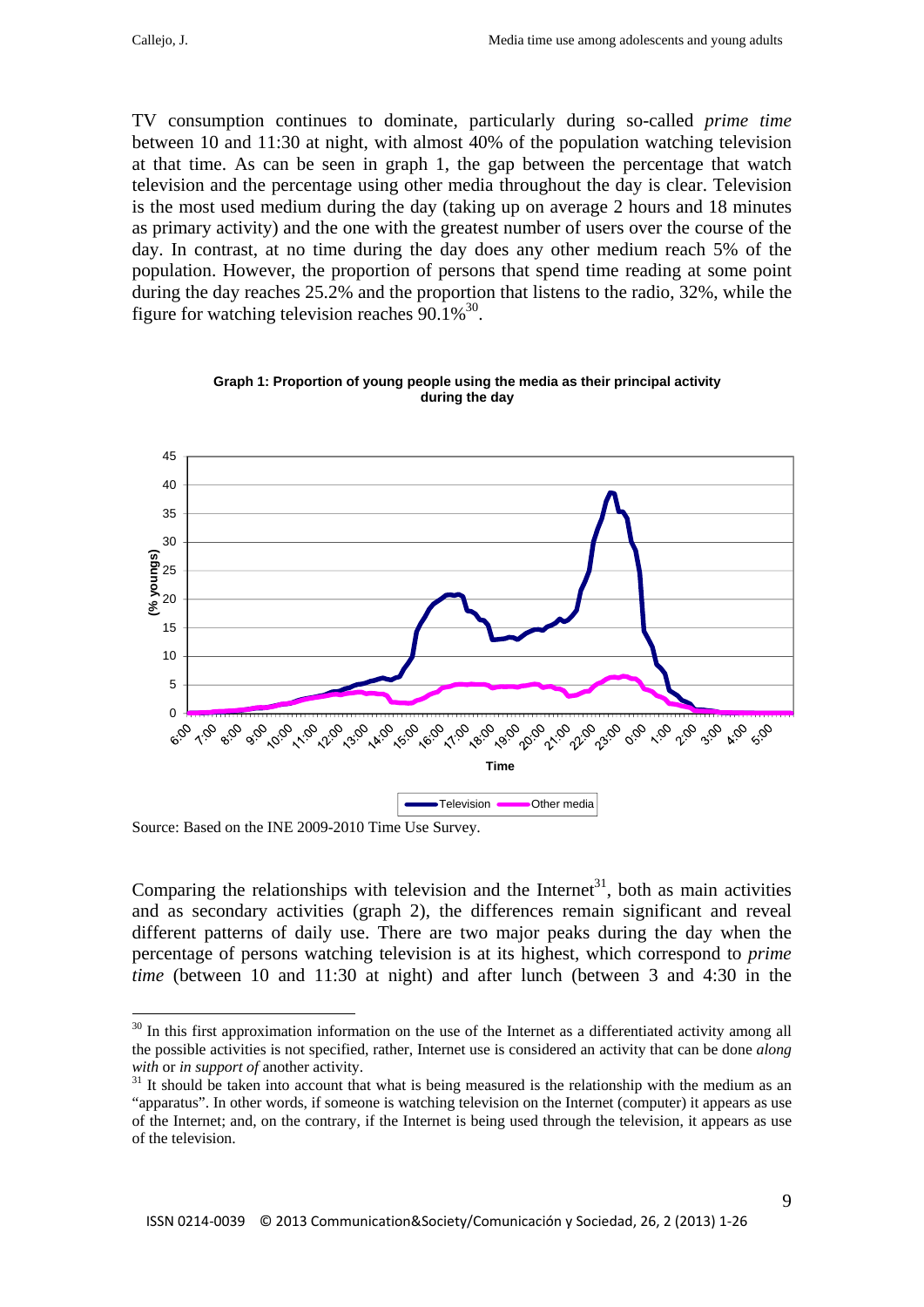<u>.</u>

afternoon). This bimodal tendency is stronger among women (25.6% of whom are watching television at 4 in the afternoon) than among men (18.9% of whom are watching television at 4 in the afternoon). In addition, if we take age into account, the bimodal tendency regarding television is less evident among the population under 44 years of age: 15.5% of those between 25 and 44 years of age watching television at the 4 o'clock "peak" and 16.8% of those under 25 years of age. However, the use of the Internet is more linear or continual, less cyclical, as Internet use is not as concentrated at specific times of the day. And perhaps most importantly, these concentrations happen precisely during the period of the waking day when the percentage of persons watching television declines to its lowest point<sup>32</sup>, specifically from 12 to 1 PM and from 5:30 to 8 PM. Thus, initially, taking into account that the reference is to the general population, there are clear differences in the use of these two media.



**Graph 2: Television and Internet use during the day**

Source: Based on the INE 2009-2010 Time Use Survey.

Focusing on adolescents and young adults, there are significant differences in the use of the Internet when the reference period is the previous three months, as in the 2011 INE

*Survey on Equipment and Use of Information and Communication Technologies in Households*, and when it is the previous day, as in the EET09. In the former, the

<sup>&</sup>lt;sup>32</sup> While the peak periods concentrate the highest percentage of television use, the low periods are characterized by reflecting a decline of these percentages with respect to previous periods, in the sense that individuals stop watching television but will return to watching it in a later period in the day. This constitutes a type of pause in the relationship with television, which is particularly notable from 5:30 in the afternoon until 8 in the evening, in other words, based on typical Spanish timetables, from the end of a long lunch period, which tends to coincide with the end of the broadcasting of soap operas and other series, until the beginning of prime time, which coincides with the broadcasting of the nightly news, beginning at 8:30 at night.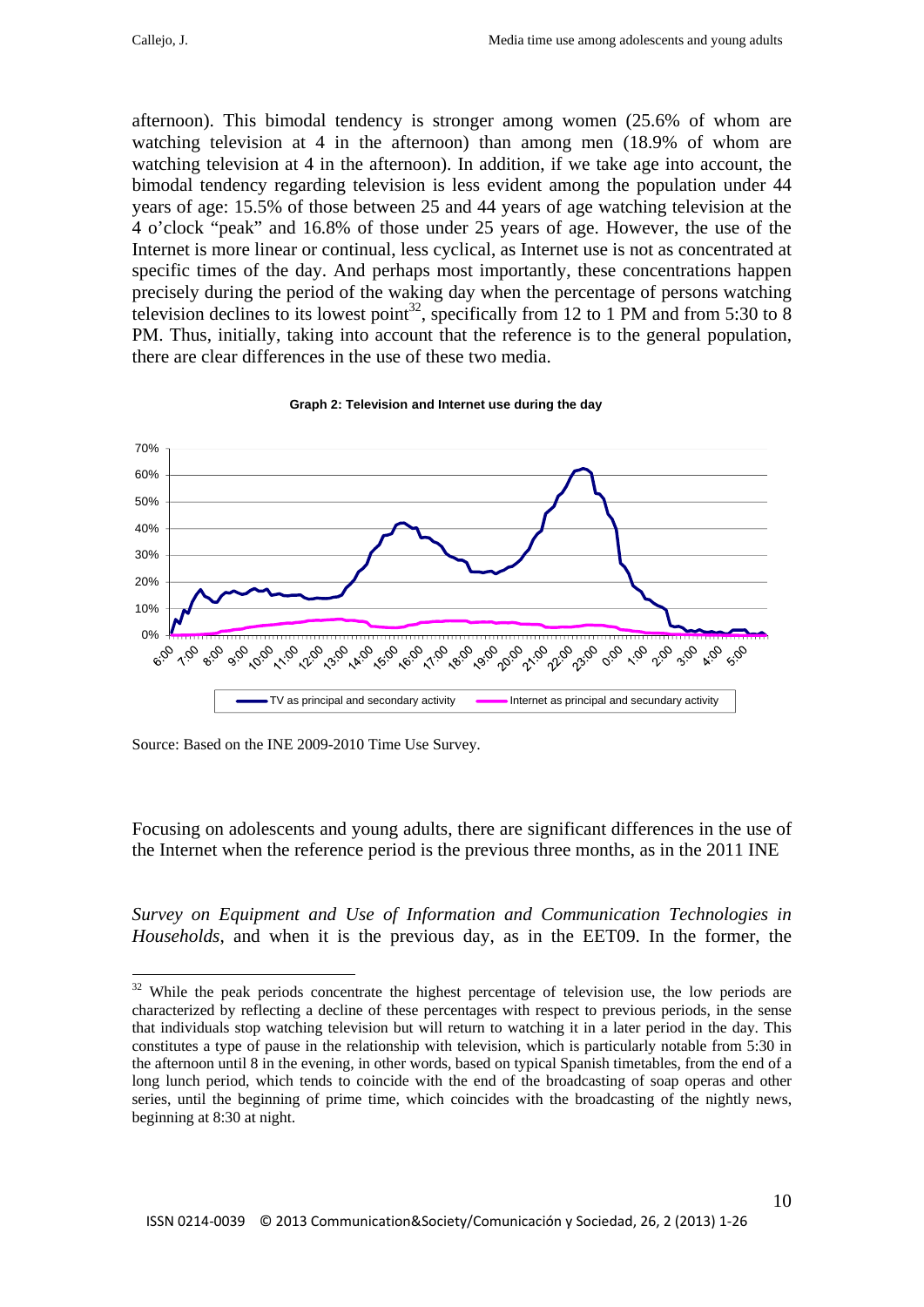percentage of this population group considered users of the Internet is 67.1%, declining to 61.8% when use refers to at least once a week during the three month period. In this survey Internet use is higher among the younger age groups. If the reference period is three months, 95% of young people between 16 and 24 years of age are users of the Internet and 87.8% of those from 25 to 34 years of age. When the reference period is the previous day, these two age groups also have the highest percentage of users; however, in this case, the percentage of Internet users between 16 and 34 years of age declines to 44.2%, which may be an indication of two distinct possibilities: a) for a majority of young people, the use of the Internet does not form part of their daily routine, even though they do use the Internet (91.5% of young people between 16 and 24 years of age used the Internet at least once a week in the previous three months according to the INE survey); and b) when asked directly if they had used the Internet over a long period of time, respondents may be responding to the pressure for a positive response, given the high social acceptance this activity has.

Taken as a category and taking into account both those that participate in the activity and those that do not (Internet use), the difference between young people and older adults regarding average daily use of the Internet is clear. While young people from 16 to 24 years of age dedicate on average 1 hour and 21 minutes daily to the Internet, this time declines to 52 minutes for adults between35 and 44 years of age and continues to decline with age, reaching an average of 10 minutes for the population between 65 and 74 years of age.

The population between 16 and 34 years of age that uses the Internet (44.2% of this age group) dedicates an average of one hour and 28 minutes daily to its use, those that watch television (78% of this age group) spend an average of 2 hours and 14 minutes a day doing so, those that spend time reading (14.6%), an average of 57 minutes a day, and those that spend time listening to the radio or other recordings (7.1%), an average of 1 hour and 13 minutes. Therefore, in terms of average time spent daily and how broadly it is used, the Internet is below television in use and above activities such as reading and listening to the radio or recordings. Taking into account the use of all media during a full day, the consumption by young people –accounting for 12.8% of the day or slightly more than three hours (184.6 minutes)– is only slightly higher than among the rest of the population. Further breaking down the time spent using the media, we find that children from 10 to 12 years of age spend approximately 154.5 minutes per day consuming media; adolescents from 13 to 15 years of age spend 186.9 minutes; young people from 16 to 24 years of age spend 195.8 minutes a day and for young adults between 25 and 34 years of age, the figure is 182.7 minutes a day.

Differences by age should be noted in the use of the Internet in regard to the percentage of users in each age group, the amount of time it is used and the periods of the day when it is used (graph 3). The highest percentage of users is found among those between 13 and 24 years of age. Among those 13 to 15 years of age, 56% use the Internet, with 16.7% doing so from more than two hours a day, while among those 16 to 24 years of age, 54.9% used the Internet the previous day, with 23.8% using it for more than two hours.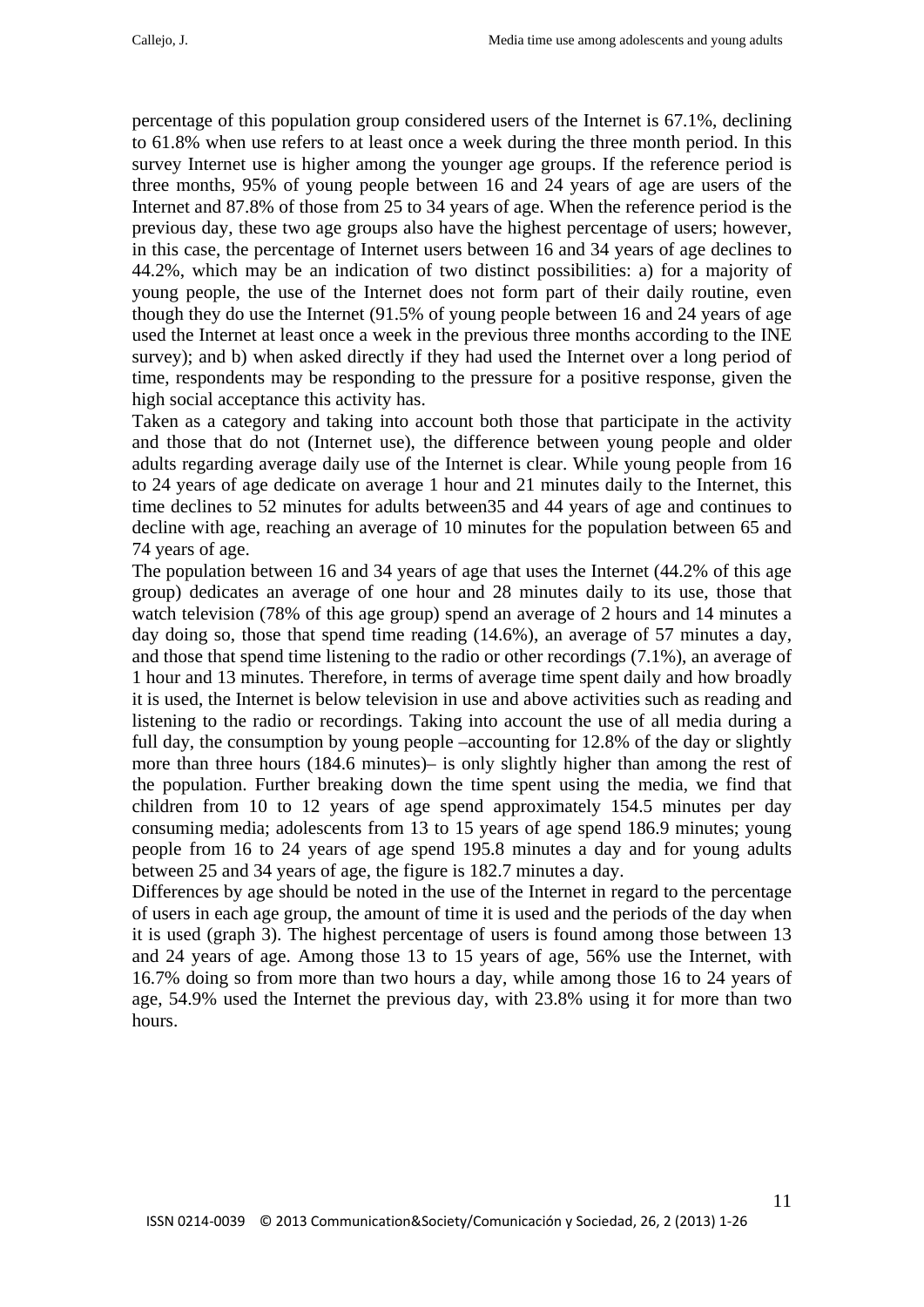|                     |           |        | Age groups |        |
|---------------------|-----------|--------|------------|--------|
|                     | $10 - 12$ | 13-15  | $16 - 24$  | 25-34  |
| Do not use Internet | 64.37%    | 43.78% | 45.08%     | 63.90% |
| 1 hour or less      | 20.47%    | 21.34% | 16.28%     | 11.92% |
| Between 1 and 2     | 7.28%     | 18.18% | 14.79%     | 8.29%  |
| hours               |           |        |            |        |
| More than 2 hours   | 7.87%     | 16.70% | 23.85%     | 15.89% |
|                     | 508       | 539    | 1677       | 2474   |

## **Table 1. Daily Internet use by age group. (Percentage of persons in each age group)**

Source: Based on the INE 2009-2010 Time Use Survey.

Employing an evolutive interpretation of table 1, it could be said that the leap toward extensive use –in terms of percentage of users and amount of time of use– happens at around 13 years of age, increasing between 16 and 24 years of age and then decreasing with age. However, this interpretation must be made with caution, as young people between 25 and 34 years of age at the time of the survey did not have the same access to the Internet when they were between 10 and 12 years of age as that age group currently does. Given the relatively rapid rate of change in this sphere, the nearly fifteen years between one age and the other can be enormous: change in access to computers, in price and in the devices themselves, etc. A simple example demonstrates this: while in 2004, 33.6% of homes had access to the Internet, in 2011 this percentage had risen  $63.9\%$ <sup>33</sup>. In other words, from 2004 to 2011 the ability of adolescents to access the Internet at home almost doubled.

Regarding the percentage of Internet users for the different age groups during different times of the day, we see that the youngest age group (10 to 12 years of age) is the one with the lowest use. This group uses the Internet in a relatively more linear manner than the other age groups being analysed; its maximum period of use, when 7.1% of this population group is online, is between 20:10 and 20:20. The time of maximum use for those between 13 and 15 years of age seems to correspond to the period after lunch, which is relatively late as the school morning extends into the afternoon, from 4 to 5 in the afternoon (reaching 13.9% from 16:10 to 16:20). Those that are between 16 and 24 years of age reveal three peaks in their use of the Internet: between 1 and 2 PM (10.8% of this age group are using the Internet from 12:20 to 12:30), between 4 and 6 in the afternoon (12.2% using the Internet between 16:40 and 16:50) and at night, after 10 PM (12% using the Internet between 22:50 and 23:00). Lastly, young adults between 25 and 34 years of age record their highest use of the Internet from 12:40 to 12:50 midday  $(9.2\%)$ .

<sup>&</sup>lt;sup>33</sup> Source: Trends in household data (2004-2011) by size of household, type of equipment and time period are from the 2011 Survey on the Equipment and Use of Information and Communication Technologies in Households, available at www.ine.es.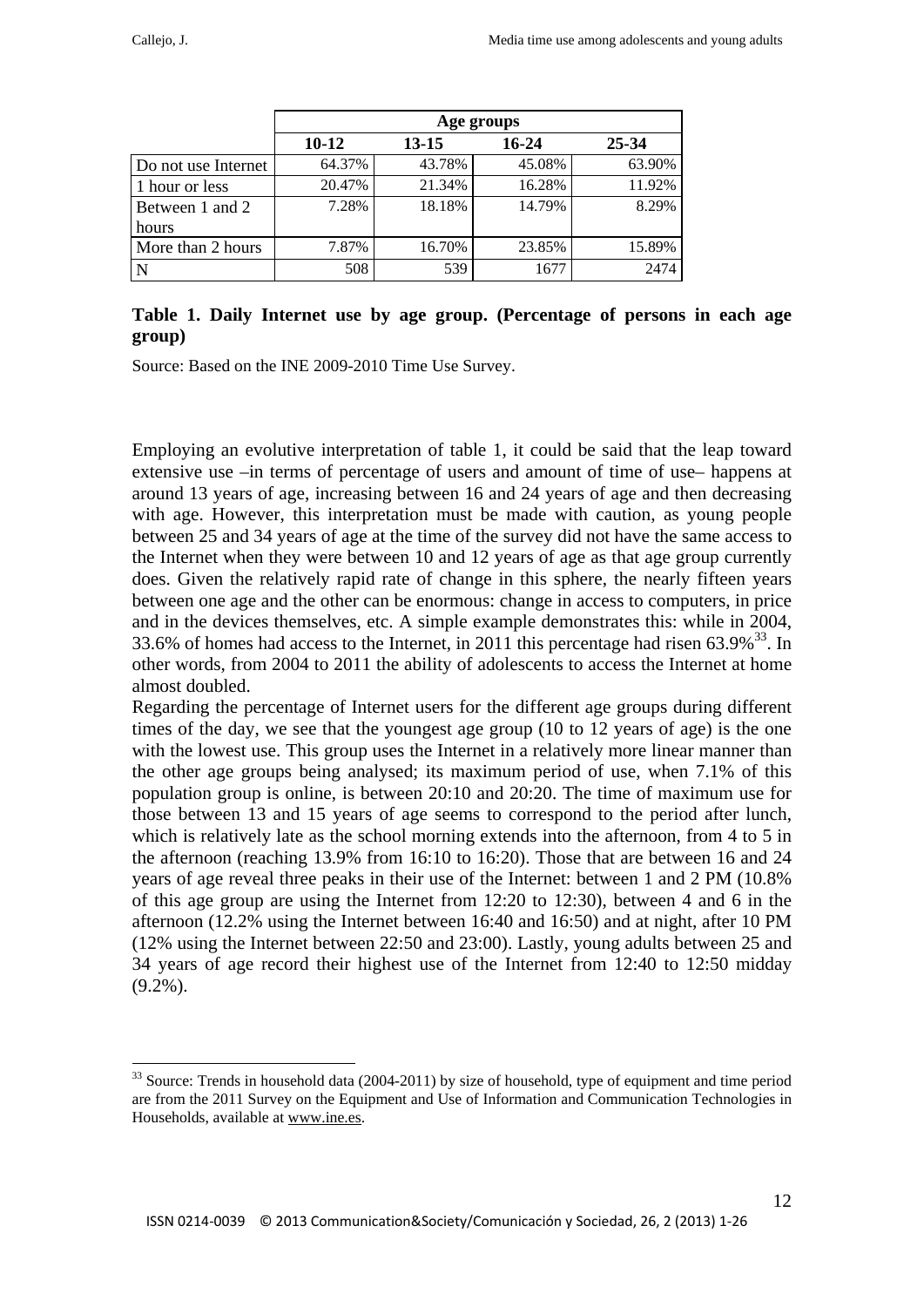

**Graph 3: Percentage of Internet users by age and time of day** 

Source: Based on the INE 2009-2010 Time Use Survey.

Based on the data analysed, there is only a slightly negative correlation between use of the Internet and watching television among adolescents and young adults: -0.098. There appears to be little relationship between the two activities among young people, as the slight negative correlation, although statistically significant<sup>34</sup>, suggests only a minimum reduction in the time dedicated to one activity because of an increase in time spent on the other. Possibly this is related to the television schedule being fixed or rigid and the consumption or use of the Internet being flexible.

## 5. *The importance of gender, even among young people*

One of the most widespread conclusions based on analyses of time use is the existence of gender inequalities. In the Spanish case, with an employment rate among women (55.5% in 2011) below the European average (62.3% in 2011 for the EU-27), these inequalities appear more pronounced<sup>35</sup>; hence, some have referred to the existence of *cronos dividido* (divided time)<sup>36</sup>. In this section we will examine to what extent this inequality is projected onto the use of the media in age groups that are to a significant extent outside of the labour market. To do this, we continue to look at young people from 10 to 34 years of age as the reference group, and regarding the media we look at television, reading (newspapers and books), the Internet, the radio and recorded music. First of all we find that males spend 10 more minutes watching television than do females (107.12 minutes versus 96.85 minutes) and almost fifteen more minutes using

1

 $34$  Significance level of 0.001 (2-tailed test).

<sup>35</sup> IZQUIERDO, Jesusa, DEL RÍO, Olga and RODRÍGUEZ, Agustín, *La desigualdad de las mujeres en el uso del tiempo*, Ministry of Social Affairs, Madrid, 1988. 36 RAMOS, Ramón, *Cronos dividido. Uso del tiempo y desigualdad entre hombres y mujeres*, Ministry of

Social Affairs, Madrid, 1990. More recently, see DURÁN HERAS, Mª Ángeles and ROGERO GARCÍA, Jesús, *op. cit*.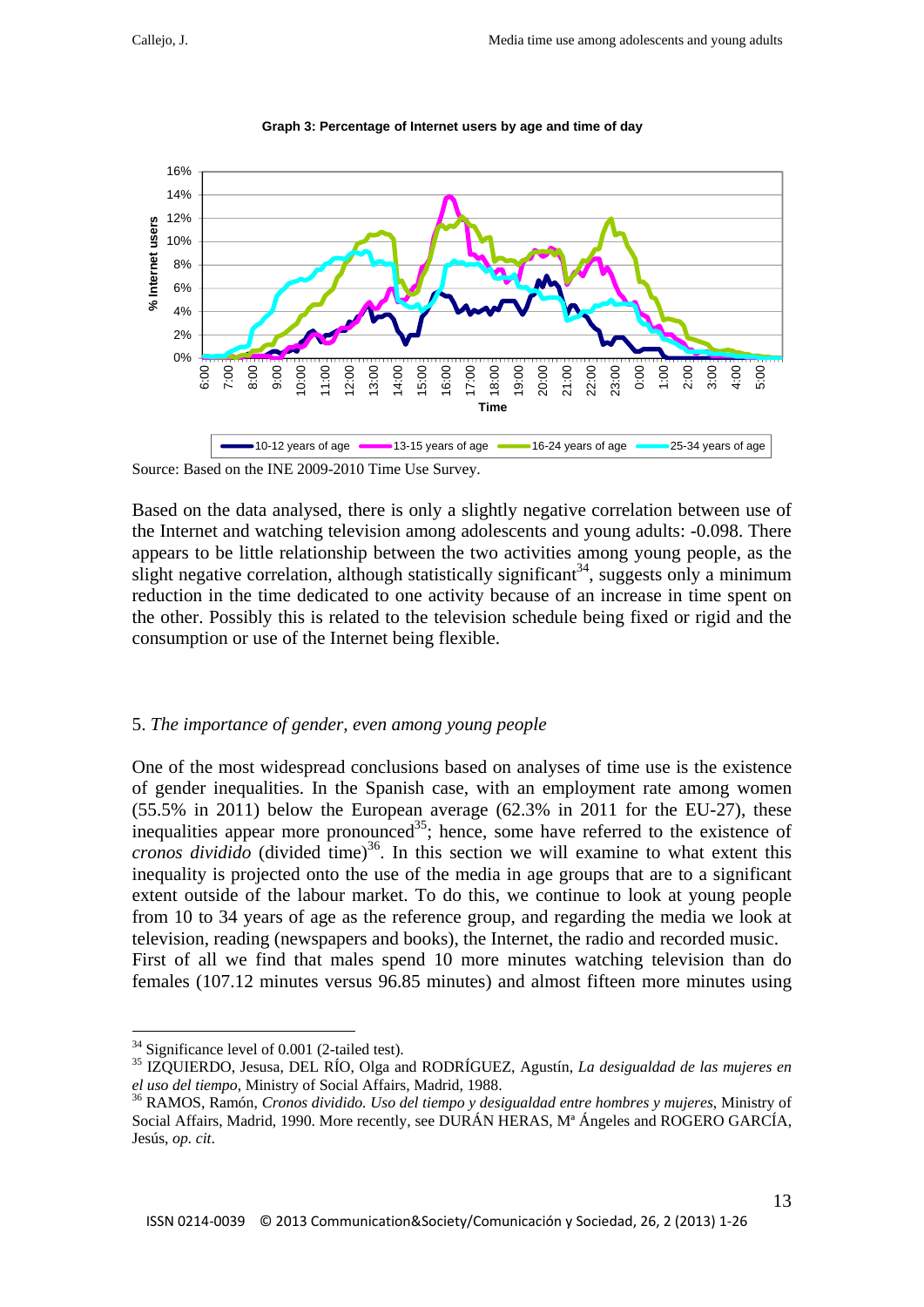the Internet (73.42 minutes versus 58.5 minutes). However, these differences vary significantly depending on the age group (table 2):

| Age       | <b>Gender</b>  | $(A)$ ADT  | $(B)$ ADT       | $(C)$ ADT | (D) ADT | $A+B+C+$  |
|-----------|----------------|------------|-----------------|-----------|---------|-----------|
| group     |                | television | <b>Internet</b> | reading   | other   | Ð         |
|           |                | (minutes)  | (minutes)       | (minutes) | media   | (minutes) |
| $10 - 12$ | male           | 108.62     | 30.41           | 8.81      | 7.09    | 154.93    |
| years     |                |            |                 |           |         |           |
| of age    |                |            |                 |           |         |           |
|           | female         | 104.71     | 31.50           | 11.67     | 6.50    | 154.38    |
|           | Difference M-F | 3.91       | $-1.09$         | $-2.86$   | .59     | .55       |
| $13 - 15$ | male           | 116.74     | 60.78           | 6.63      | 2.78    | 186.93    |
|           | female         | 106.84     | 59.44           | 10.15     | 10.52   | 186.95    |
|           | Difference M-F | 9.90       | 1.34            | $-3.52$   | $-7.74$ | $-.03$    |
| 16-24     | male           | 95.47      | 91.04           | 6.31      | 9.15    | 201.97    |
|           | female         | 95.46      | 73.85           | 10.80     | 9.39    | 189.50    |
|           | Difference M-F | 0.01       | 17.20           | $-4.49$   | $-.24$  | 12.47     |
| 25-34     | male           | 113.19     | 73.50           | 7.80      | 8.63    | 203.12    |
|           | female         | 94.32      | 53.64           | 10.25     | 7.50    | 165.71    |
|           | Difference M-F | 18.87      | 19.86           | $-2.45$   | 1.13    | 37.41     |

| Table 2. Average daily time (ADT) spent on different communicative practices, by age and |  |
|------------------------------------------------------------------------------------------|--|
| gender                                                                                   |  |

Source: Based on the INE 2009-2010 Time Use Survey.

Comparing the respective use of different media we find evidence of what we mentioned earlier: the relative rigidity of television consumption (with a difference of only approximately 22 minutes between the 116.74 minutes males from 13 to 15 years of age spend watching television on average every day, and the 94.32 minutes that women between 25 and 34 years of age spend watching TV every day, a variation of 21% over the average), in comparison to the relative flexibility of Internet use, with a difference of over one hour between the 91.04 minutes of average daily use of males from 16 to 24 years of age and the 30.41 minutes of males from 10 to 12 years of age (a variation of 102% over the average<sup>37</sup>). In addition, we find that differences by gender in the total time spent consuming the four types of media increase with age; there are barely any differences between males and females between 10 and 15 years of age, but the difference reaches 37.4 minutes in the group between 25 and 34 years of age. The increase in the total time of use is progressive among males, but in the case of females, those 16 to 24 years of age spend more time using these media than do females from 24 to 34 years of age.

The average amount of time spent watching television daily is greater among males for all four age groups; this is in contrast to what we find regarding reading, with females dedicating more time to this activity than males. The difference in time spent on the Internet by gender should also be noted. Among the youngest group, from 10 to 12 years of age, the average time spent on the Internet is slightly higher among girls than boys; however, in the oldest age group, 25 to 34 years of age, men spend on average almost 20 minutes more using the Internet than women.

 $37$  The variability is 59% for reading and 100% for the category of other media.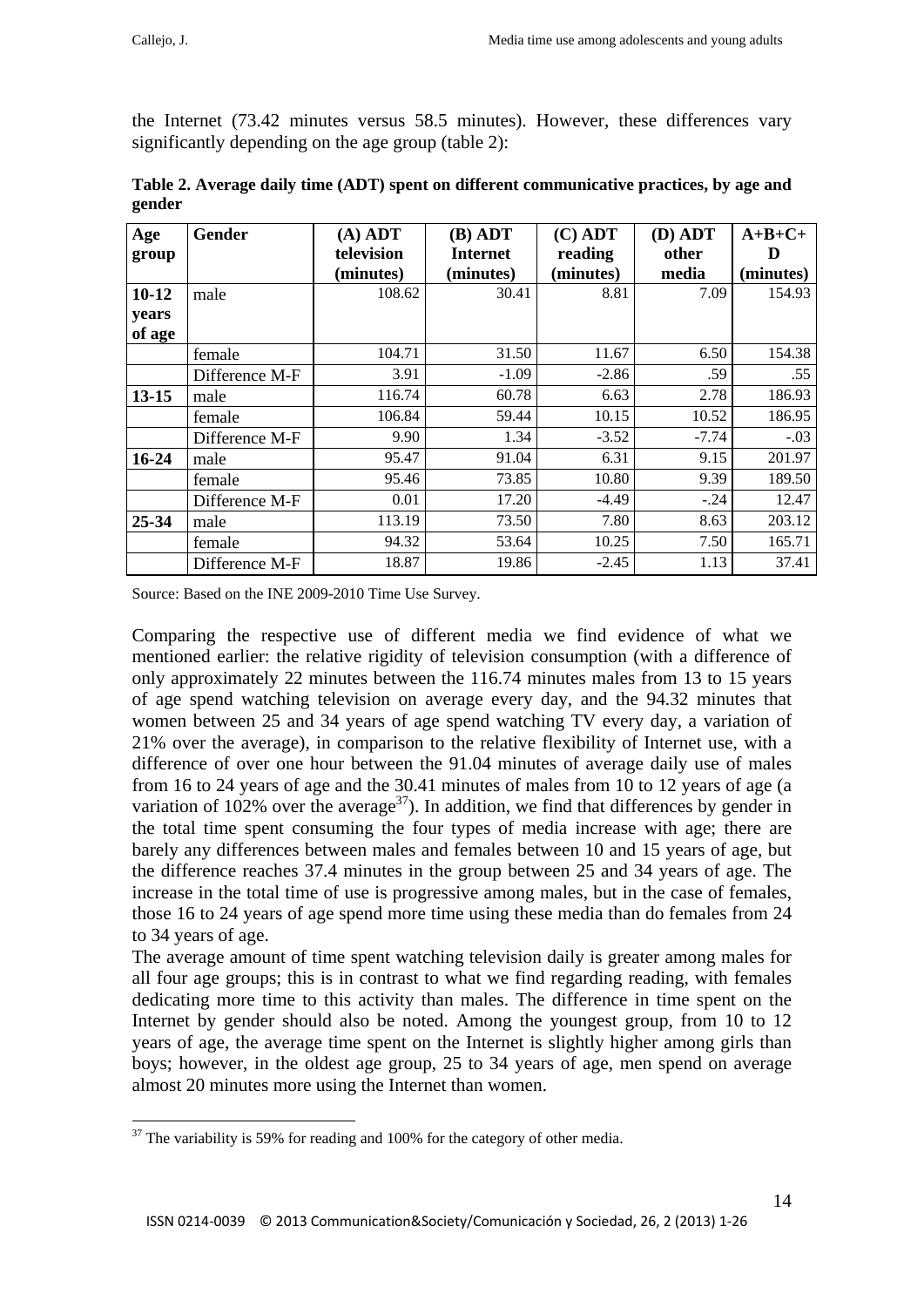Beginning at 16 years of age, there is greater variability in individual life situations; young people can enter the labour market or continue their education, and they might live outside the parental home with a partner or not. As a result, we look at the use of the media in these varying situations and by differences based on age and gender. Taking into consideration the significant decline in sample size for certain categories, we find that among the group between 16 and 24 years of age that are employed and live with a partner, the time spent using the media is greater among women than men: 15.6 minutes more in the use of the Internet, 18.5 minutes more watching television and 3.3 minutes more time spent reading; in the case of individuals not living with a partner, women spend 17.9 minutes more in the use of the Internet, 10.8 minutes more watching television and 5.9 minutes more reading. However, among those in this age group that are not working, differences in favour of women are only found in regard to reading: 4.1 minutes more among those who live with a partner and 7.3 minutes more among those who do not. Regarding the other three forms of media, men spend on average 27.4 minutes more using the Internet and 31.7 minutes more watching television when they live with a partner.

In the group between 25 and 34 years of age, among those that work and live with a partner, the differences are favourable to men, except in regard to reading and Internet use. As can be seen in table 3, the media consumption of males tends to increase with age: television consumption among those that are unemployed and do not live with a partner increases 57.8 minutes and among those that are employed and live with a partner it increases 34.7 minutes; the use of the Internet also increases among the employed, both those that do not live with a partner (32.9 minutes) and those that do (30.7 minutes). Regarding women, the consumption of television declines by 36.5 minutes among those that are employed and do not live with a partner and the use of the Internet by 19.9 minutes among those that are not employed and that do not live with a partner. If we go from this static perspective to a more dynamic one, assuming that increasing age leads to a changing life situation with regard to the two variables observed, living situation and employment<sup>38</sup>, we find that a young man between 16 and 24 years of age, without employment and without a partner, goes from watching 99.9 minutes of television on average daily and 109.6 minutes of Internet use to 101.2 minutes and 57.7 minutes respectively when enters the 25-34 age group and is employed and living with a partner. Young women go from 97 minutes spent watching television and 80.5 minutes spent using the Internet to 88.8 minutes and 59.3 minutes respectively with the same changes in life situation.

Continuing to look at media use maintaining the same categories of employment status and living situation, we find that Internet use among males increases with age, except among those that are not employed and do not have a partner, which are those with the highest level of consumption between 16 and 24 years of age. For both men and women we can see the role employment has on use of the Internet (with the exception of employed women that do not live with a partner). In contrast, time spent watching television reveals more heterogeneous trends; it increases among men as they get older,

<sup>&</sup>lt;sup>38</sup> 63.8% of young people between 16 and 24 years of age are not employed and not in a relationship; while 37.6% of young people between 25 and 34 years of age are employed and living with a partner. For both age groups, these are the categories with the highest percentages.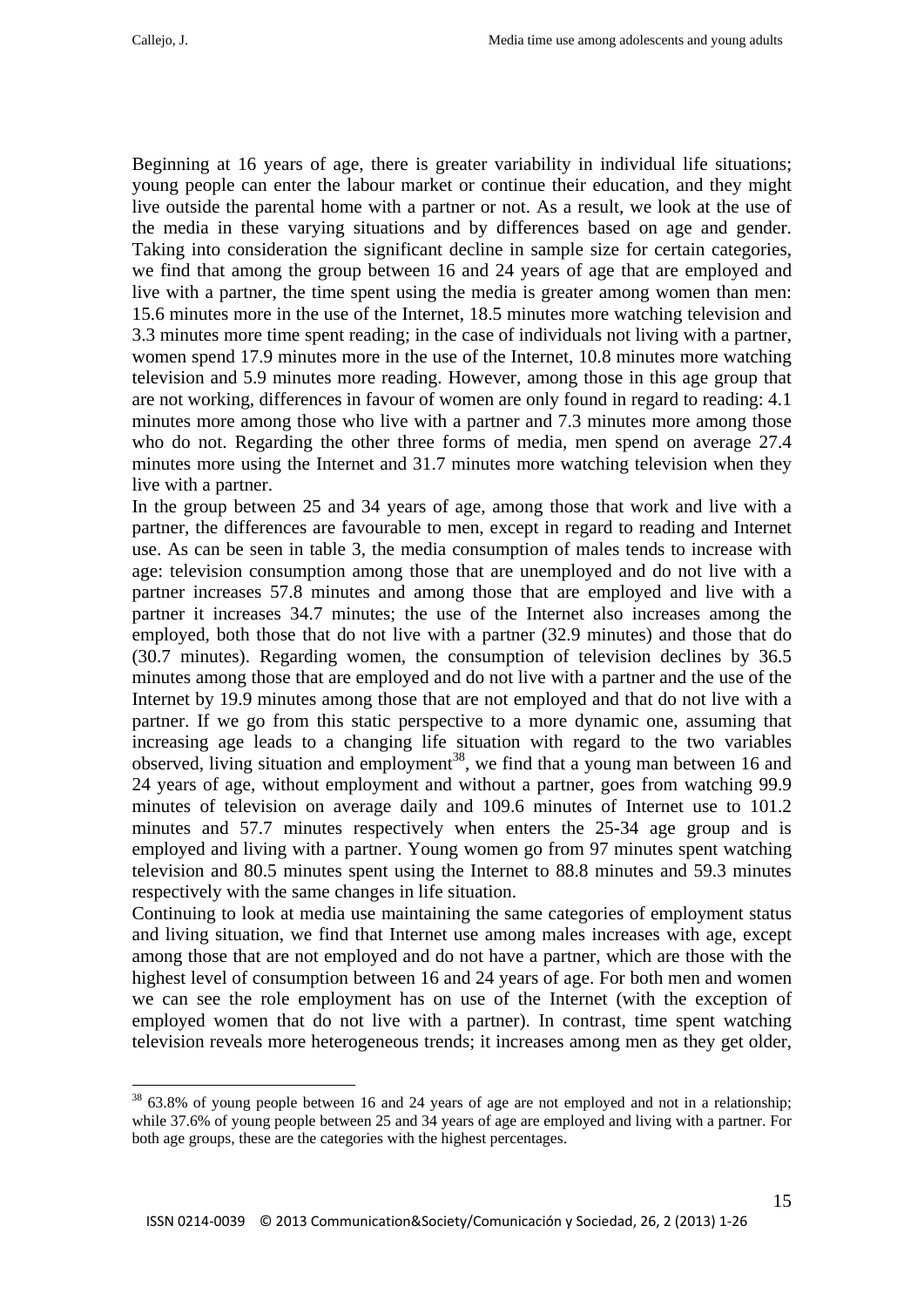except among those who are not employed and live with a partner (who on average watch almost three hours of television a day between the ages of 16 and 24), and it increases among women who are not employed and do not live with a partner and among their "opposites", women who are employed and live with a partner, and it declines in the other two categories.

In any case, looking at the relationship between the use of these two forms of media and the passage from one age group to the other, the differences between men and women increase in favour of the former, or decline or reverse in the case of consumption being higher among women as in the age group from 16 to 24. In absolute terms, these differences reach almost 50 minutes in the case of time spent watching television among those who are not employed and live with a partner and in the use of the Internet, as among those between 16 and 24 years of age women spent on average 18 minutes more on the Internet than men, but in the 25 to 34 year old age group men that are employed and that do not live with a partner spent almost 25 minutes more on average than women of the same age.

| Table 3. Average daily consumption of television and Internet among young people |
|----------------------------------------------------------------------------------|
| from 16 to 34 years of age, by age group, gender, employment status and living   |
| situation (average in minutes)                                                   |

|                                                             | <b>Males</b> |                              |                          | <b>Females</b>                                                |              |                              |                          |
|-------------------------------------------------------------|--------------|------------------------------|--------------------------|---------------------------------------------------------------|--------------|------------------------------|--------------------------|
| Gender,<br>employment<br>status and<br>living<br>situation  | <b>Media</b> |                              | Age group                | Gender,<br>employmen<br>t status and<br>living<br>situation   | <b>Media</b> | Age group                    |                          |
|                                                             |              | $16 - 24$<br>years<br>of age | 25-34<br>years of<br>age |                                                               |              | $16 - 24$<br>years<br>of age | 25-34<br>years<br>of age |
| Male not<br>employed<br>and not<br>living with a<br>partner | Television   | 99.95                        | 157.74                   | Female not<br>employed<br>and not<br>living with a<br>partner | Television   | 97.04                        | 116.09                   |
|                                                             | Internet use | 109.61                       | 89.69                    |                                                               | Internet use | 80.46                        | 72.92                    |
| Male not<br>employed<br>and living<br>with a<br>partner     | Television   | 172.73                       | 153.97                   | Female not<br>employed<br>and living<br>with a<br>partner     | Television   | 141.02                       | 104.53                   |
|                                                             | Internet use | 49.09                        | 49.86                    |                                                               | Internet use | 21.69                        | 19.37                    |
| Male<br>employed<br>and not<br>living with a                | Television   | 69.94                        | 85.38                    | Female<br>employed<br>and not<br>living with a                | Television   | 80.75                        | 78.75                    |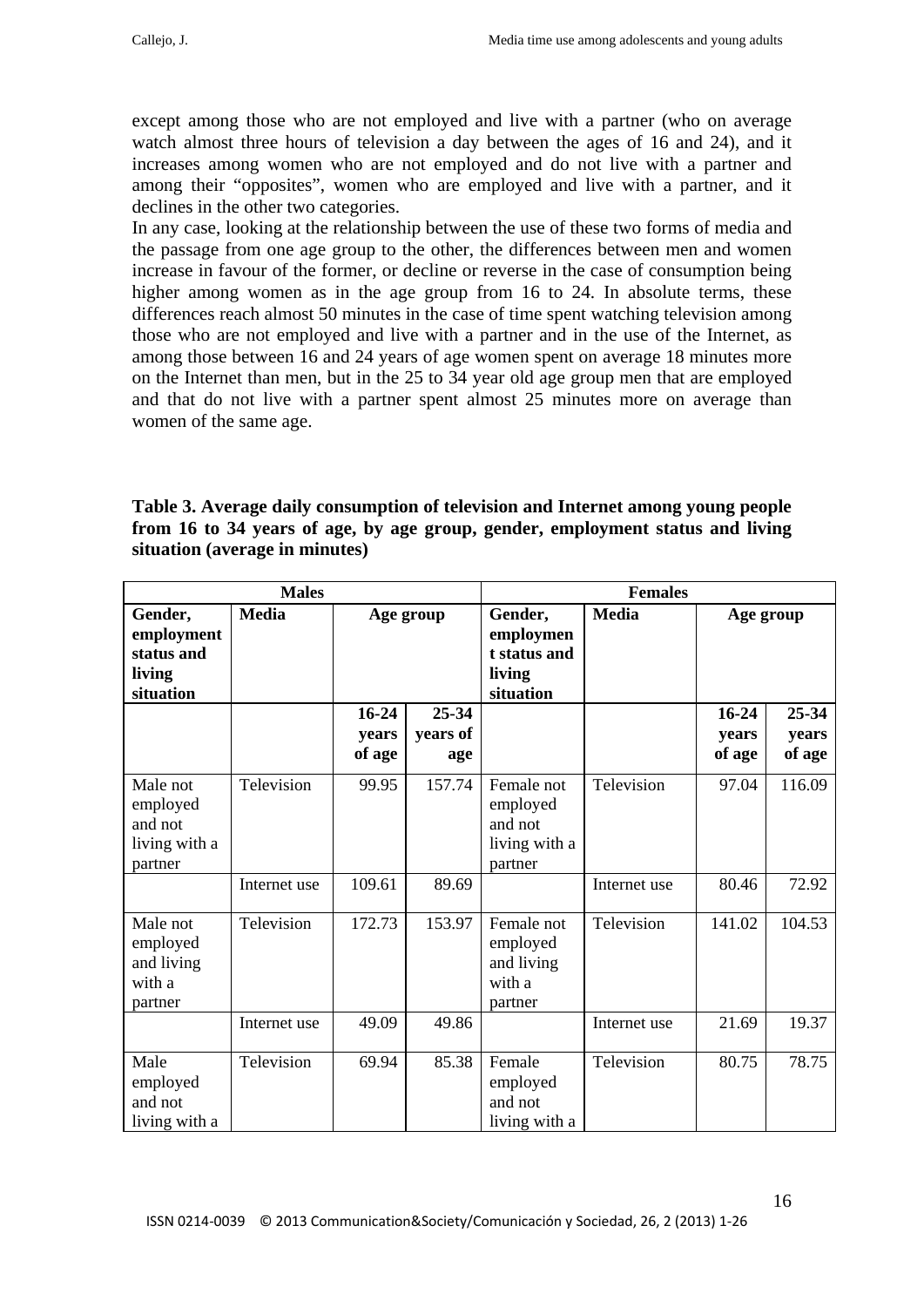| partner                                             |              |       |        | partner                                               |              |       |       |
|-----------------------------------------------------|--------------|-------|--------|-------------------------------------------------------|--------------|-------|-------|
|                                                     | Internet use | 62.78 | 95.68  |                                                       | Internet use | 80.75 | 70.76 |
| Male<br>employed<br>and living<br>with a<br>partner | Television   | 66.50 | 101.20 | Female<br>employed<br>and living<br>with a<br>partner | Television   | 85.00 | 88.77 |
|                                                     | Internet use | 27.00 | 57.71  |                                                       | Internet use | 42.65 | 59.29 |

Source: Based on the INE 2009-2010 Time Use Survey.

How can it be that in table 1 Internet use declines among those 25 to 34 years of age relative to those 16 to 24 years of age, but in table 3 it appears that Internet use has increased in the older age group? We have to take into account that 45.5% of 16 to 24 year olds do not use the Internet at all; that percentage increases to 63.9% among those between 25 and 34 years of age. However, those who use the Internet in the older age group spend more time doing so. Therefore, if the average amount of time spent on the Internet for the whole population in these two age groups is 82.5 minutes daily for the first group and 62.7 minutes daily for the second, when we only take into account the population that uses the Internet, average daily use increases to 150.2 minutes for those 16 to 24 years of age and to 173.6 minutes for those 25 to 34 years of age. As we will see in the cluster analysis, the presence in the older age group of heavy users of the Internet increases, particularly among men, generating a significant *gap* between users and non-users.

## 6. *Toward a typology of media use among adolescents and young adults*

Up until now we have looked at young people largely as a homogeneous group with respect to their use of the media<sup>39</sup>. Starting specifically from the amount of time spent using different media, we have generated four groups or clusters<sup>40</sup> based on a k-means cluster analysis<sup>41</sup>, which is considered the most robust<sup>42</sup>. Thus, we initially ignore the socio-demographic characteristics of the subjects, grouping them based on their behaviour with respect to one specific variable, media time use; subsequently, we look at the socio-demographic profiles that are dominant within each proposed cluster. The approach used leaves no cases outside the groups, although the clusters are of very different sizes (table 4), with the first cluster containing 60% of the cases.

1

<sup>&</sup>lt;sup>39</sup> A critique of conceiving this population as a homogenous group can be found in the doctoral thesis of MARTÍN CRIADO, Enrique, *Producir la juventud*, Istmo, Madrid, 1998; following BOURDIEU, Pierre, *Questions de sociologie*, Minuit, Paris, 1984.<br><sup>40</sup> The number of clusters chosen is based on the logic of results, from the combinations that the variables

used present.

 $41$  The cluster algorithm in SPSS 19 was used.

<sup>&</sup>lt;sup>42</sup> PUNJ, Girish and STEWART, David W., "Cluster analysis in marketing research. Review and suggestion for application", *Journal of Marketing Research*, 20, 1983, pp. 134-148; LEVY, Jean-Pierre, and VARELA, Jesús, *Análisis multivariable para las Ciencias Sociales*, Pearson Prentice Hall, Madrid, 2003.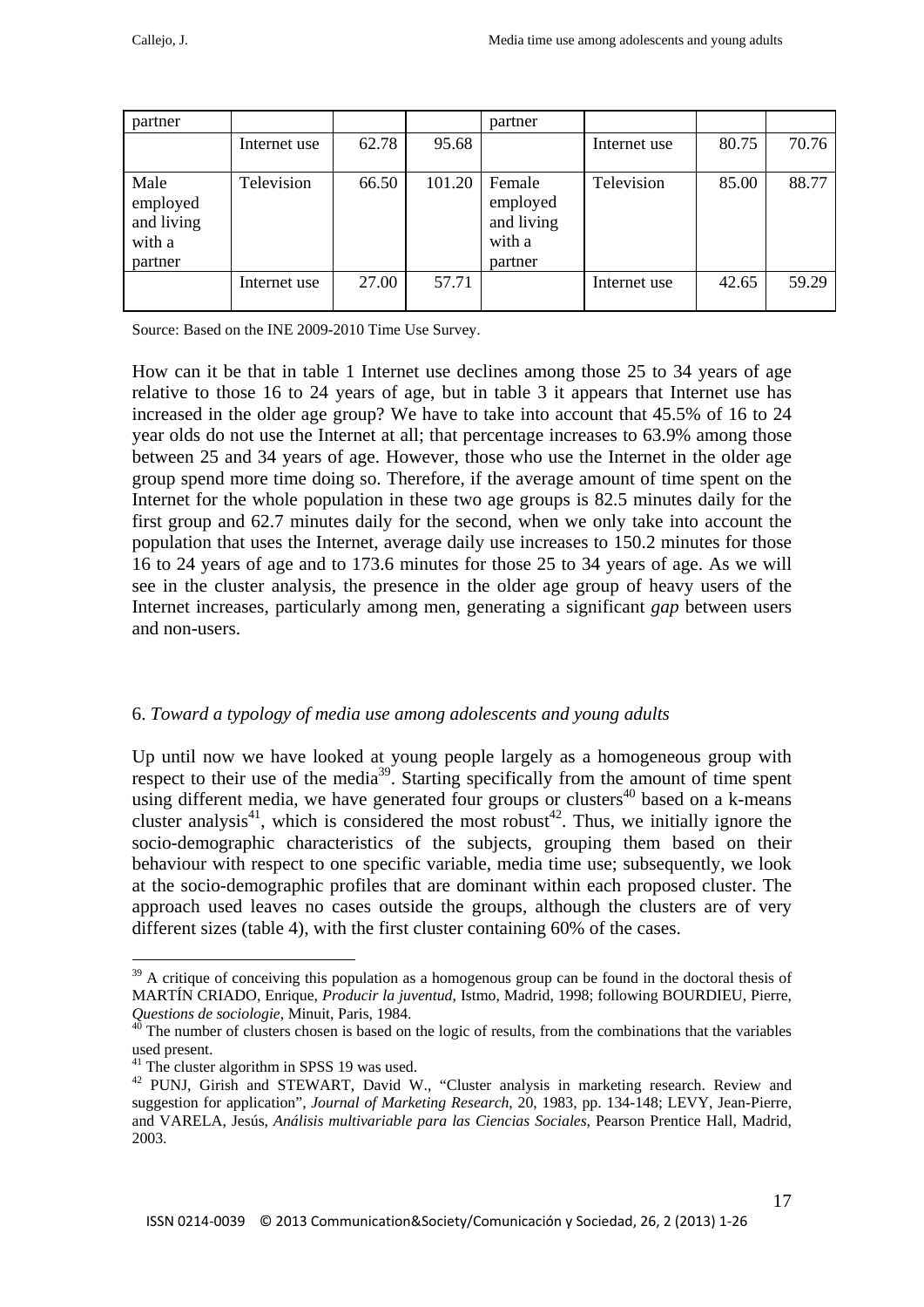| <b>Cluster</b> | absolutes | percentage | (A)            | (B)                       | (C)   | (D)   | <b>Total</b> |
|----------------|-----------|------------|----------------|---------------------------|-------|-------|--------------|
|                |           |            | <b>Interne</b> | <b>Watching   Reading</b> |       | Other | $(A+B+C+$    |
|                |           |            | t use          | television                |       | media | D)           |
|                | 3150      | 60.6       | 15.49          | 59.53                     | 7.68  | 7.31  | 90.01        |
|                | 270       | 5.2        | 467.22         | 66.67                     | 9.56  | 8.33  | 551.78       |
|                | 973       | 18.7       | 25.02          | 270.80                    | 9.03  | 6.50  | 311.35       |
|                | 805       | 15.5       | 176.62         | 74.68                     | 13.73 | 13.43 | 278.46       |
| N              | 5198      | 100.0      |                |                           |       |       |              |

| Table 4. Number of cases in each cluster and average time spent per day on each form of |  |  |
|-----------------------------------------------------------------------------------------|--|--|
| media (in minutes)                                                                      |  |  |

Source: Based on the INE 2009-2010 Time Use Survey.

The results presented in tables 5 and 6 show that the clusters have the right variability and are differentiated. In table 5, which shows the Euclidean distances between the centres of the clusters, we can see that the most distant are 2 and 3, although the distance between 1 and 2 is also significant. The closest are 1 and 4.

**Table 5. Distance between the centres of the clusters**

| Cluster        |        |        |        |        |
|----------------|--------|--------|--------|--------|
|                |        | 45.179 | 21.150 | 16.207 |
| $\mathfrak{D}$ | 45.179 |        | 48.705 | 29.079 |
| 3              | 21.150 | 48.705 |        | 24.803 |
|                | 16.207 | 29.079 | 24.803 |        |

Source: Based on the INE 2009-2010 Time Use Survey.

**Table 6. F-test variance for the 4 variables among the 4 clusters obtained through k-means cluster analysis** 

|              | Cluster           |    | Error             |      | F         | Sig. |
|--------------|-------------------|----|-------------------|------|-----------|------|
|              | Quadratic<br>mean | Gl | Quadratic<br>mean | Gl   |           |      |
| Internet use | 209953.075        | 3  | 20.017            | 5194 | 10488.619 | .000 |
| Television   | 114482.250        | 3  | 43.186            | 5194 | 2650.887  | .000 |
| Reading      | 78.440            | 3  | 7.902             | 5194 | 9.927     | .000 |
| Other media  | 91.121            | 3  | 10.700            | 5194 | 8.516     | .000 |

Source: Based on the INE 2009-2010 Time Use Survey.

As can be seen in table 6, the variable that most differentiates the clusters is Internet use, with an associated F-test of 10488.619. In second place is watching television, with the use of other media (reading, listening to the radio and recordings) far behind.

The first cluster is characterised by the relatively little time –in comparison to the other clusters– dedicated to media use; the average time spent in this cluster is approximately one and a half hours a day. The second cluster, the one with the lowest relative weight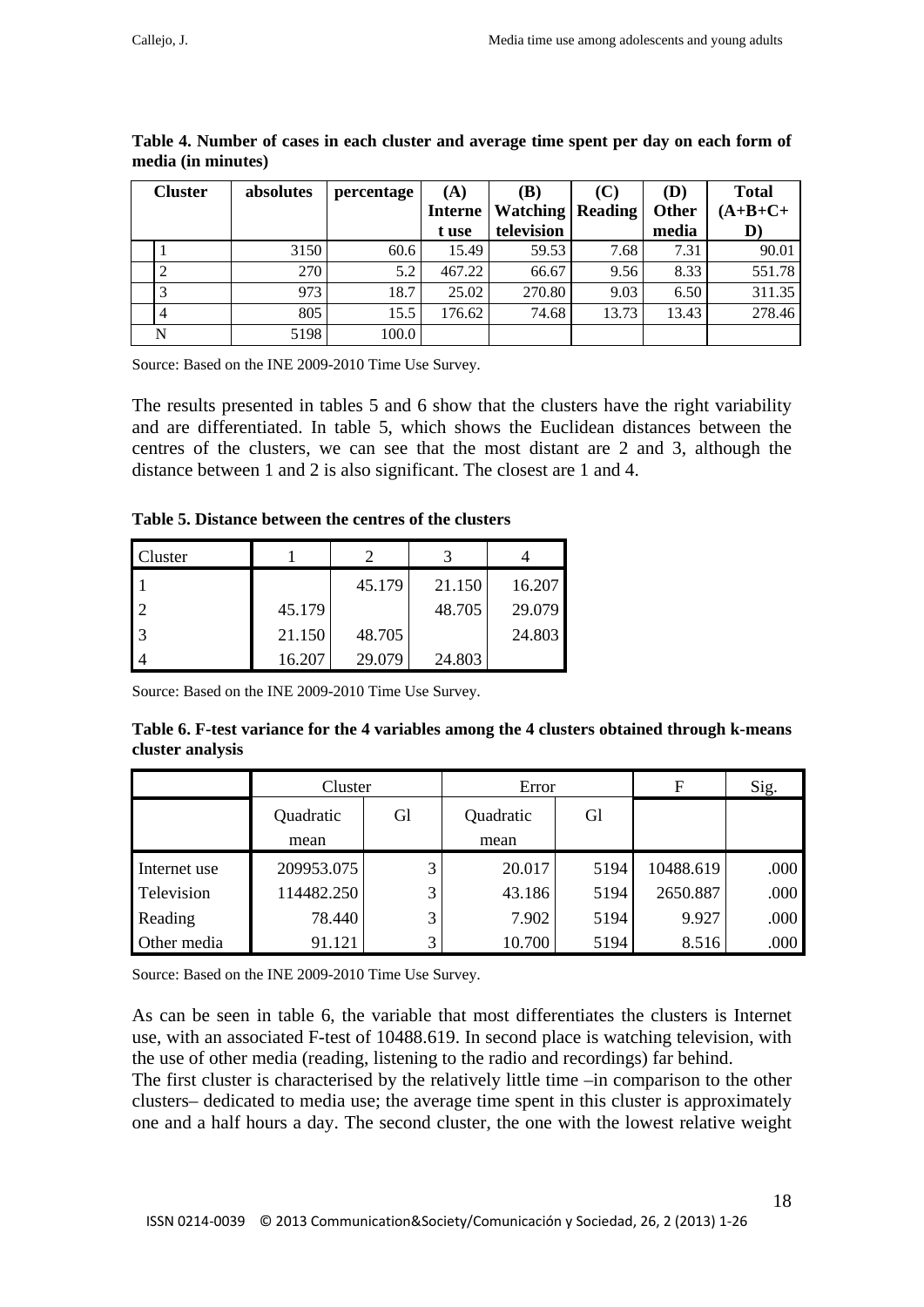(5.2% of the sample), is characterised by intensive use of the Internet, almost 8 hours daily, while the third cluster is characterised by television consumption, approximately four and a half hours a day. Lastly, the fourth group is characterised by both its Internet use –reaching almost three hours a day (176.6 minutes)– and by more time spent reading and using other media relative to the other clusters. We can refer to the four groups in the following manner: (1) moderate users of media, (2) netizens, (3) heavy TV viewers and (4) users of multiple media. Returning to table 5, regarding the distance between clusters, the netizens and the TV viewers are the most distant, also notable is the distance between netizens and moderate users of the media, reinforcing the hypothesis that it is the group of intensive Internet users that determine the differences. If cluster 2 (netizens) and cluster 3 (heavy TV viewers) are the most distant, it is because of the unequal weight that television and the Internet have in the total consumption of the media in these groups. Among the netizens, 89% of their time using media is dedicated to the Internet and 12% to television, while among the heavy TV viewers, 87% is dedicated to television and 8% to the Internet. Taking into account what we have seen in the previous section, these results tell us that although there is a slight negative correlation between Internet use and time spent watching television among the population being studied, there are sectors of this population that behave in very different manners regarding consumption of these two forms of media, grouping 5.2% (extensive amount of time using the Internet) and 18.7% (extensive amount of time watching television) of the population being studied.

The media use profile of each group, shown in figure 1 and table 4, shows group 1 (moderate use of media) to be below the average for use for all four types of media. The netizens (Cluster 2) stand out for their daily Internet use, while their use of other media is below the overall average. Cluster 3 (heavy TV viewers) is only above the average in television, while members of Cluster 4 (users of multiple media) are slightly above the average in Internet use and reading and slightly below the average for time spent watching television.



**Figure 1. Profile of each cluster in comparison to the overall average time spent using each**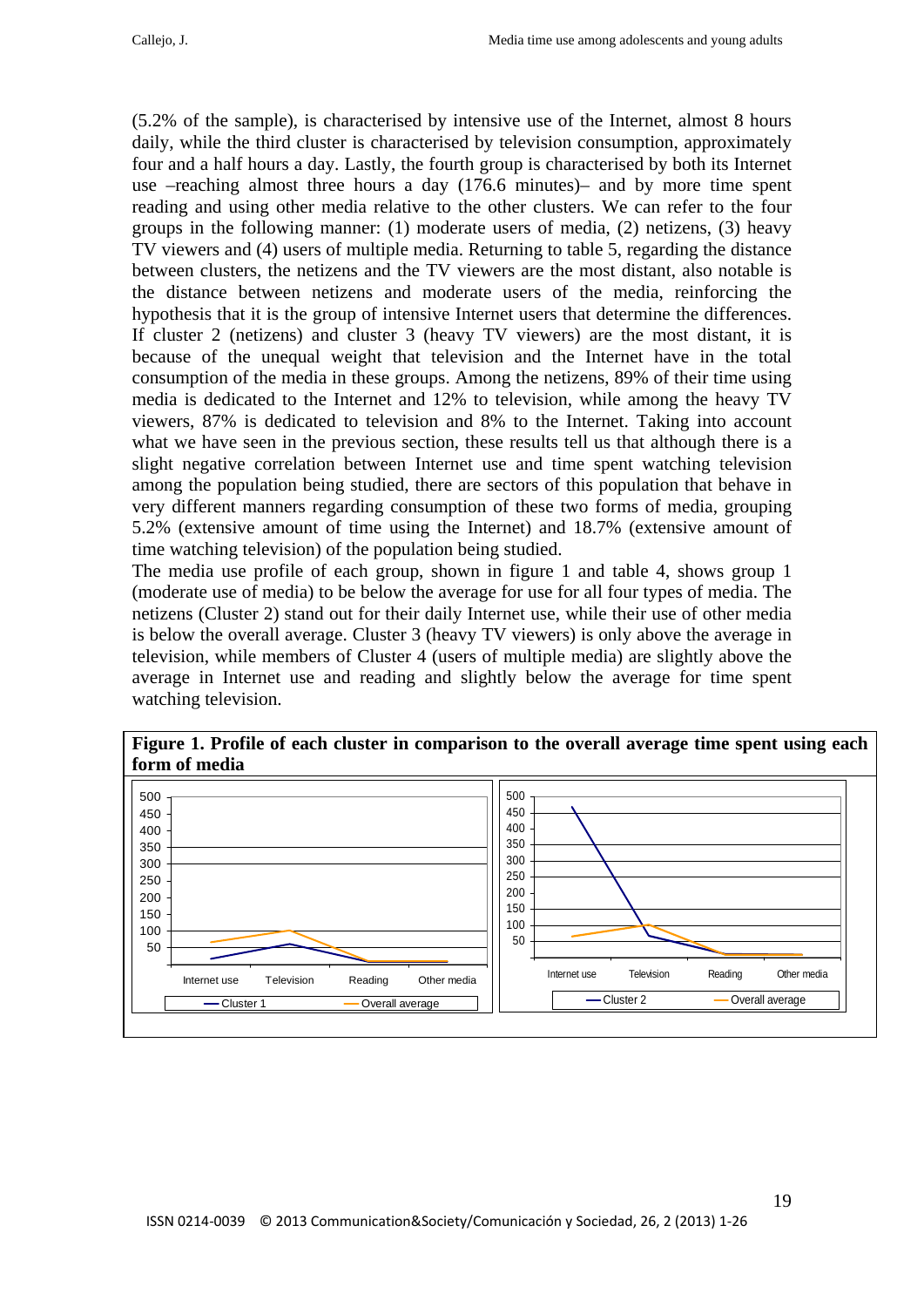<u>.</u>



Source: Based on the INE 2009-2010 Time Use Survey.

Having looked at the differences in the profiles of the four clusters regarding time use of the media, we now look at the socio-demographic characteristics for each cluster (table  $7)^{43}$ .

Cluster 1 (moderate consumption), the largest cluster, with approximately 60% of the total population sampled, reveals few clear socio-demographic characteristics: it has the highest percentage of women (in the other three, men are the majority) and the highest percentage of persons below 13 years of age; the majority in this cluster are employed (53.6%), and it has the highest proportion of persons living in households composed of couples and members under 25 years of age (57.9%) and the highest percentage of persons residing in municipalities of less than ten thousand inhabitants.

Cluster 2 (netizens) is the most masculine (55.2% of persons in this cluster are male) and the oldest: almost all of its members are over 16 years of age and 61.1% are over 25 years of age. This means that it is also the cluster with the highest percentage of persons who are employed (60.8%) and that do not live in the parental home (13.3% in households with a partner and 4.4% in single-person households). The households in this cluster have the highest income levels: 17.8% have household incomes over 3000 euros per month. This cluster also has the highest percentage of persons residing in municipalities with more than one hundred thousand inhabitants.

Cluster 3 (heavy TV viewers) is characterised by low household income: 27.3% of this group live in households with income below 1200 euros a month and 55.2% below 2000 euros. Type of household also appears to be a differentiating characteristic of this group: 5.2% live in single-parent households with members under 25 years of age and 12.6% live in households classified as "other household types". These are indicators that suggest membership in a subordinate group in the social structure.

Cluster 4 (users of multiple media) is characterised by the high percentage of persons between 13 and 24 years of age, the percentage residing in municipalities with more than fifty thousand inhabitants and the percentage in households formed by a couple with children. Among those over 16 years of age, 66.5% do not work.

<sup>&</sup>lt;sup>43</sup> In all the crosses presented in this study, the asymptotic (bilateral) significance of the Pearson's chisquare test is equal to or less than 0.002.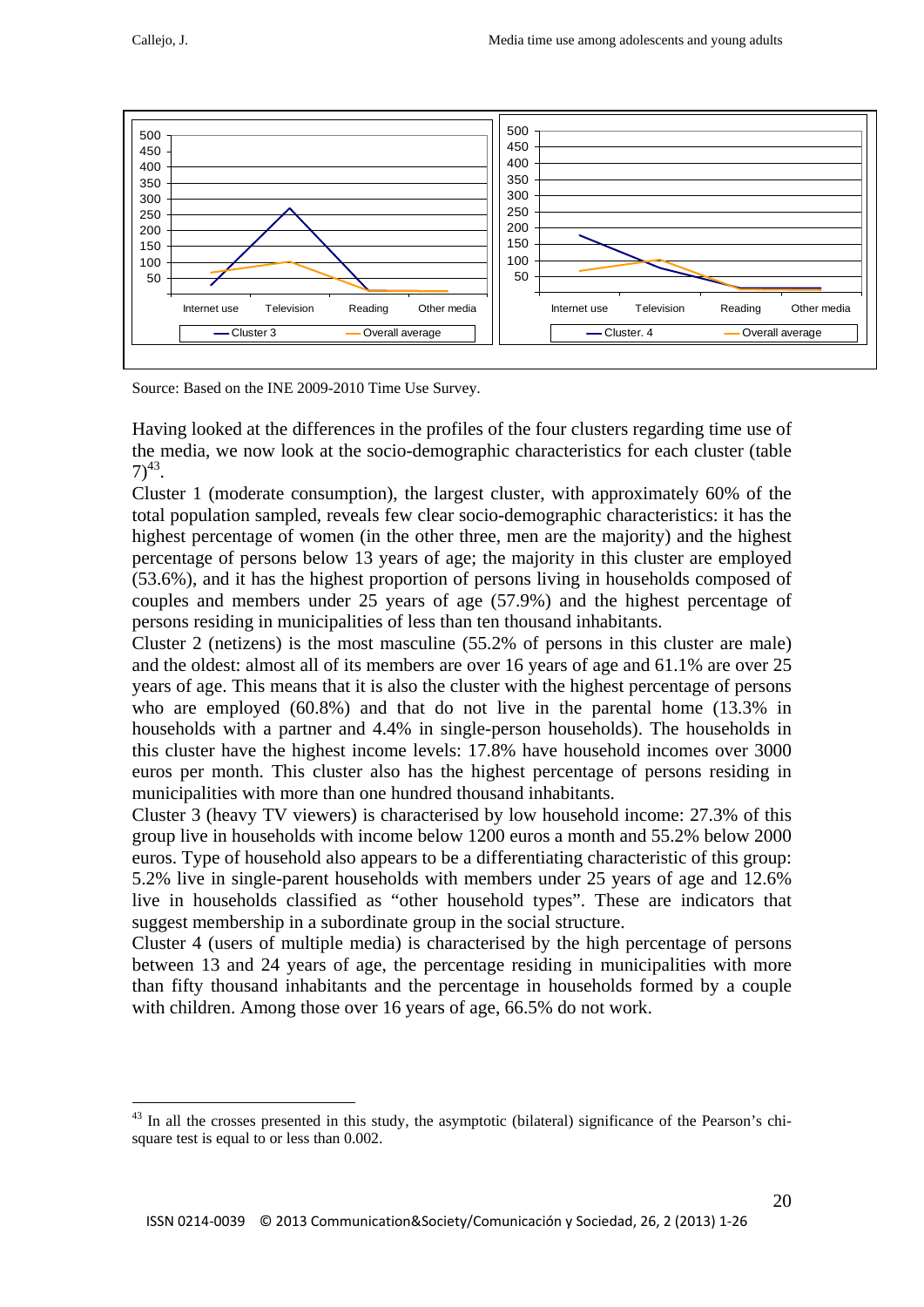|                                   | Variables and socio-demographic categories                                                                               |              | Clusters       |       |       |  |  |
|-----------------------------------|--------------------------------------------------------------------------------------------------------------------------|--------------|----------------|-------|-------|--|--|
|                                   |                                                                                                                          | $\mathbf{1}$ | $\overline{2}$ | 3     | 4     |  |  |
| <b>SEX</b>                        | Male                                                                                                                     | 46.0%        | 55.2%          | 51.6% | 50.3% |  |  |
|                                   | Female                                                                                                                   | 54.0%        | 44.8%          | 48.4% | 49.7% |  |  |
| <b>AGE GROUP</b>                  | $10 - 12$                                                                                                                | 11.3%        | 1.1%           | 11.1% | 5.1%  |  |  |
|                                   | $13 - 15$                                                                                                                | 9.6%         | 2.6%           | 11.9% | 14.2% |  |  |
|                                   | 16-24                                                                                                                    | 29.3%        | 35.2%          | 29.8% | 46.0% |  |  |
|                                   | 25-34                                                                                                                    | 49.8%        | 61.1%          | 47.2% | 34.8% |  |  |
| <b>WORK STATUS</b>                | Employed*                                                                                                                | 53.6%        | 60.8%          | 36.6% | 33.5% |  |  |
|                                   | Not employed                                                                                                             | 46.4%        | 39.2%          | 63.4% | 66.5% |  |  |
| <b>HOUSEHOLD</b><br><b>TYPE</b>   | Single person household                                                                                                  | 3.5%         | 4.4%           | 3.0%  | 2.4%  |  |  |
|                                   | Couple living alone                                                                                                      | 8.7%         | 13.3%          | 10.3% | 6.6%  |  |  |
|                                   | Couple under 25 years of age                                                                                             | 57.9%        | 42.2%          | 51.3% | 57.1% |  |  |
|                                   | Couple with all children over 25                                                                                         | 7.8%         | 15.6%          | 6.5%  | 10.1% |  |  |
|                                   | Single parent with child under<br>25                                                                                     | 6.5%         | 7.0%           | 8.6%  | 8.9%  |  |  |
|                                   | Single parent with all children<br>over 25                                                                               | 2.1%         | 4.8%           | 2.5%  | 3.2%  |  |  |
|                                   | Couples or single parent with<br>child under 25 and another adult                                                        | 3.7%         | 2.6%           | 5.2%  | 2.9%  |  |  |
|                                   | Other household types                                                                                                    | 9.9%         | 10.0%          | 12.6% | 8.8%  |  |  |
| <b>HOUSEHOLD</b><br><b>INCOME</b> | Up to $1200 \in \text{month}$                                                                                            | 20.4%        | 15.2%          | 27.3% | 17.3% |  |  |
|                                   | 1201-2000 €                                                                                                              | 27.7%        | 14.8%          | 27.9% | 25.0% |  |  |
|                                   | 2001-3000 €                                                                                                              | 19.5%        | 26.3%          | 16.3% | 19.8% |  |  |
|                                   | More than 3000 $\in$                                                                                                     | 13.7%        | 17.8%          | 9.2%  | 17.0% |  |  |
|                                   | Don't know/No answer                                                                                                     | 18.7%        | 25.9%          | 19.2% | 21.0% |  |  |
| <b>SIZE OF</b>                    | More than 100.000 persons                                                                                                | 46.2%        | 56.7%          | 48.9% | 53.0% |  |  |
| <b>MUNICIPALITY</b>               |                                                                                                                          |              |                |       |       |  |  |
|                                   | $50.000 / 100.000$ .                                                                                                     | 11.3%        | 9.3%           | 12.3% | 12.3% |  |  |
|                                   | 20.000 / 50.000                                                                                                          | 11.6%        | 8.5%           | 12.3% | 10.7% |  |  |
|                                   | 10.000 / 20.000                                                                                                          | 9.7%         | 7.4%           | 8.5%  | 7.2%  |  |  |
|                                   | Less than 10.000 h.                                                                                                      | 21.2%        | 18.1%          | 17.9% | 16.8% |  |  |
|                                   | (*) Work status was only asked of those 16 years of age and over.<br>Source: Based on the INE 2009-2010 Time Use Survey. |              |                |       |       |  |  |

Taking into account the weight of each of these clusters based on media consumption for each of the age groups analysed, we find an increase in the relative weight of intense Internet users, accounting for 6.7% of those between 25 and 34 years of age, while the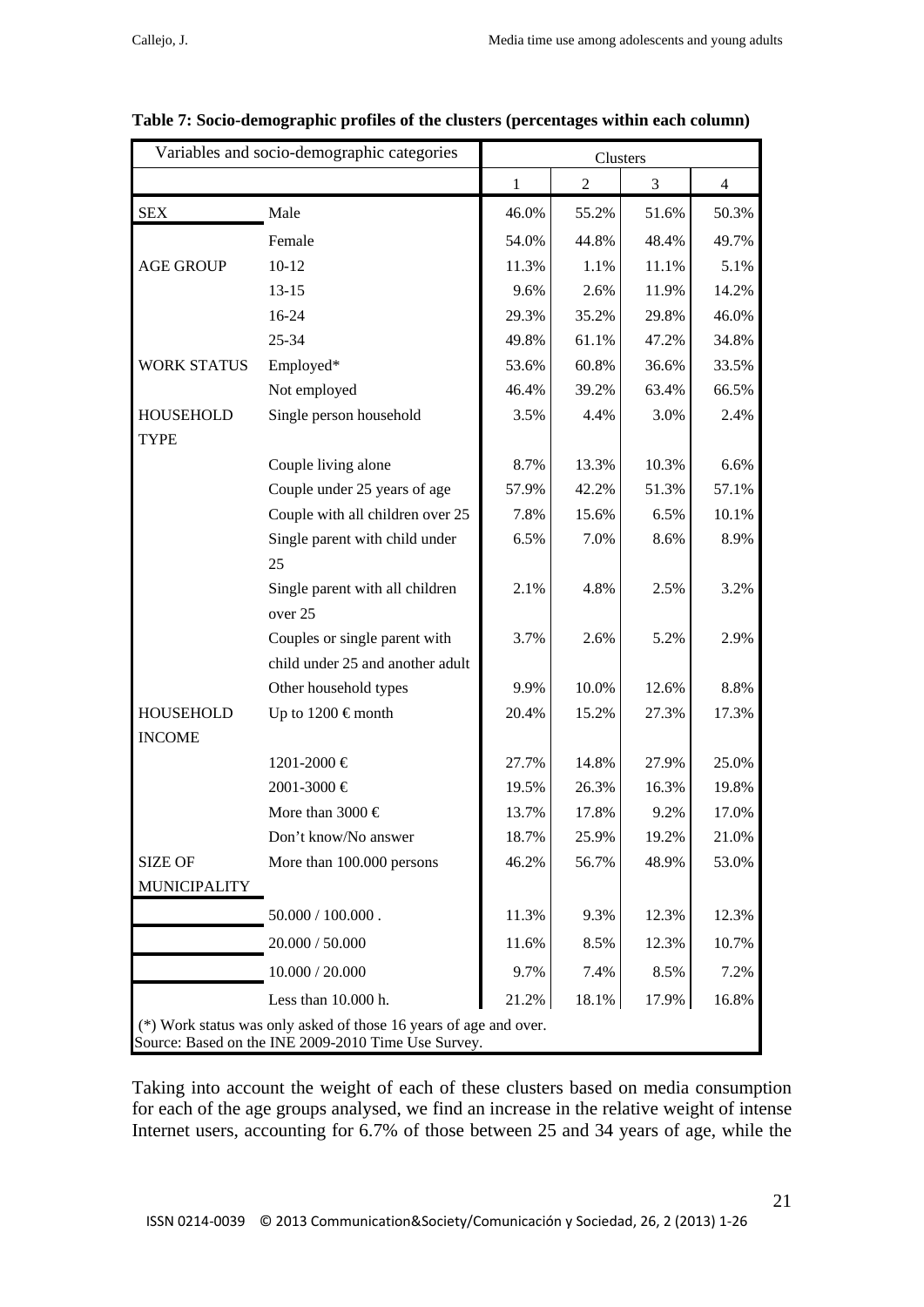proportion of those who are heavy television viewers declines from 21.3% among those between 10 and 12 years of age to 18.6% among those between 25 and 34 years of age. The increase in the weight of netizens in the oldest age group is greater among men (reaching 7.5%) than among women (6%).



**Graphic 4: Percentages of netizens (cluster 2) and heavy TV viewers (cluster 3), by age group and gender**

Source: Based on the INE 2009-2010 Time Use Survey.

Beyond the differences based on gender and age, the link between employment status and education level is also significant in determining the clusters/is where there are the greatest distances/gaps between clusters. Thus, 18.8% of young people who are employed and have higher education are netizens, while only 1% of the employed who did not complete secondary education are. In other words, employment alone is not correlated with Internet use. In fact, employment is linked to very opposite results regarding media use, when education level is also considered.

## 7. *Conclusions*

Analysis of the EET09 shows it to be a useful resource for looking at the relationship of Spanish society to different forms of media. However, time use surveys are an expensive approach, only affordable for public statistics institutes and only occasionally, thus making them a suitable instrument for a longitudinal perspective. In the Spanish case, the first set of data –standardised with the majority of European countries– was produced in 2002-2003. Unfortunately, participants in that survey were not asked to record their Internet use over ten minute periods, as was done in 2009- 2010. We hope that the latter survey will be the base for observing changes in the use of the media in the future in Spain.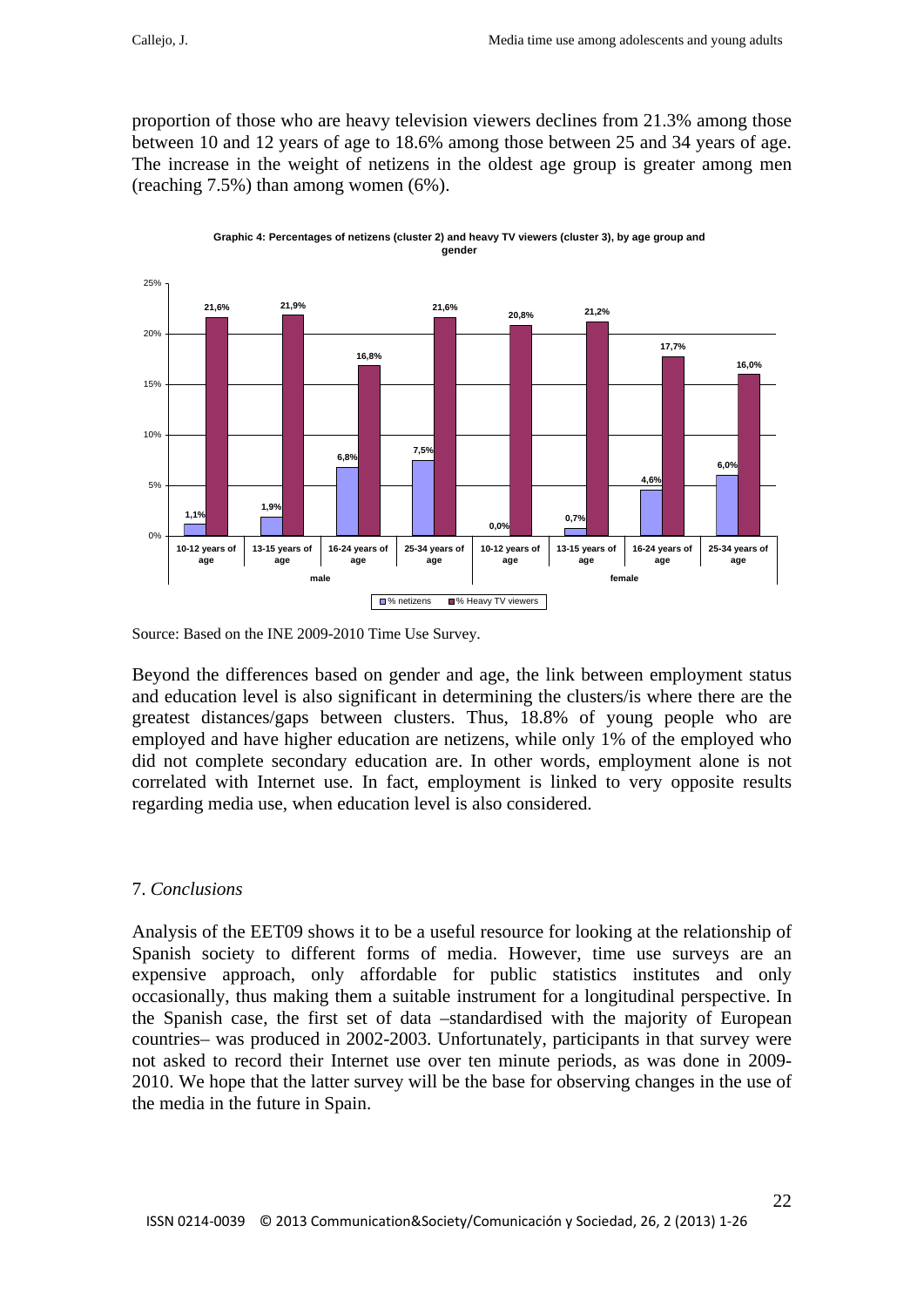Total consumption of the media in Spain occupies on average approximately 12% of each day. This is still far from what was found in the study by Suzuki, Hashimoto and Ishii (1995) on Japanese society. In Spain, media consumption is dominated by television. However, the sector we have focused on, those from 10 to 34 years of age, are the heaviest users of the Internet.

The media consumption of young people over the course of a day is somewhat higher than that found for the total population: 12.8% of each day or 184.6 minutes, with the time spent watching television dominating. Regarding use of the Internet among this population group, we have found notable differences, both in how widespread use is and the times during the day when the Internet is used. Use is extensive among those 13 to 24 years of age, both in terms of the percentage who say they used the Internet during the previous day and, above all, in terms of the percentage of this age group that use the Internet for more than two hours a day. The youngest members of the population being studied, those between 10 and 12 years of age, use the Internet less, which can be attributed to their reduced access to this medium. However, survey data shows that more than one third of this age group (35.6%) did report using the Internet during the previous day.

With the exception of heavy consumers of television or the Internet, there is only a very slight negative correlation between the use of these two media in this population. Among the heavy consumers of television or the Internet, who represent approximately 24% of the total population being studied, the respective decline in the daily consumption of the other medium is 35 minutes in the case of television for heavy Internet users and 41 minutes in the case of the Internet for heavy television users. Taking into account that average daily consumption of television is one and a half times (1.55) that of the daily consumption of the Internet underscores the overall and relatively extensive consumption of television –even among those who use the Internet a lot– and, as indicated by the F-tests on the characteristics of the cluster analysis, the use of the Internet is the variable that most distinguishes the consumption of the media among young people. Thus, while the group of heavy Internet users (5.2% of the sample in our study) dedicate an average of 7 hours and 47 minutes to the Internet each day, the group of heavy consumers of television (18.7% of the sample), spend 25 minutes using the Internet, still higher than the 15 and a half minutes spent by the largest group or cluster of young people, who account for 60.6% of our sample.

Cluster analysis has shown that the majority of young people are relatively moderate users of media (60.6%), spending an average of an hour and a half a day using the various forms of the media being measured in this study, with the consumption of television dominating their use as it represents approximately two thirds of the total time they spend using the media. The remaining 39.4% of young people are characterised by extensive use of media. Heavy use of the Internet tends to increase with age, reaching the highest percentage among young people 25 years of age and older with employment and, as we have also seen, when employment is linked to higher education.

How can we explain that starting at 25 years of age there is a decline in the average daily use of the Internet in comparison with younger age groups but that the group with the highest Internet use is primarily composed of people above this age? An initial explanation points to the wide variability within this age group in the overall use of media and in the use of the Internet in particular, to the extent that where we find the heaviest Internet users we also find those that use the Internet the least: 63.9% reported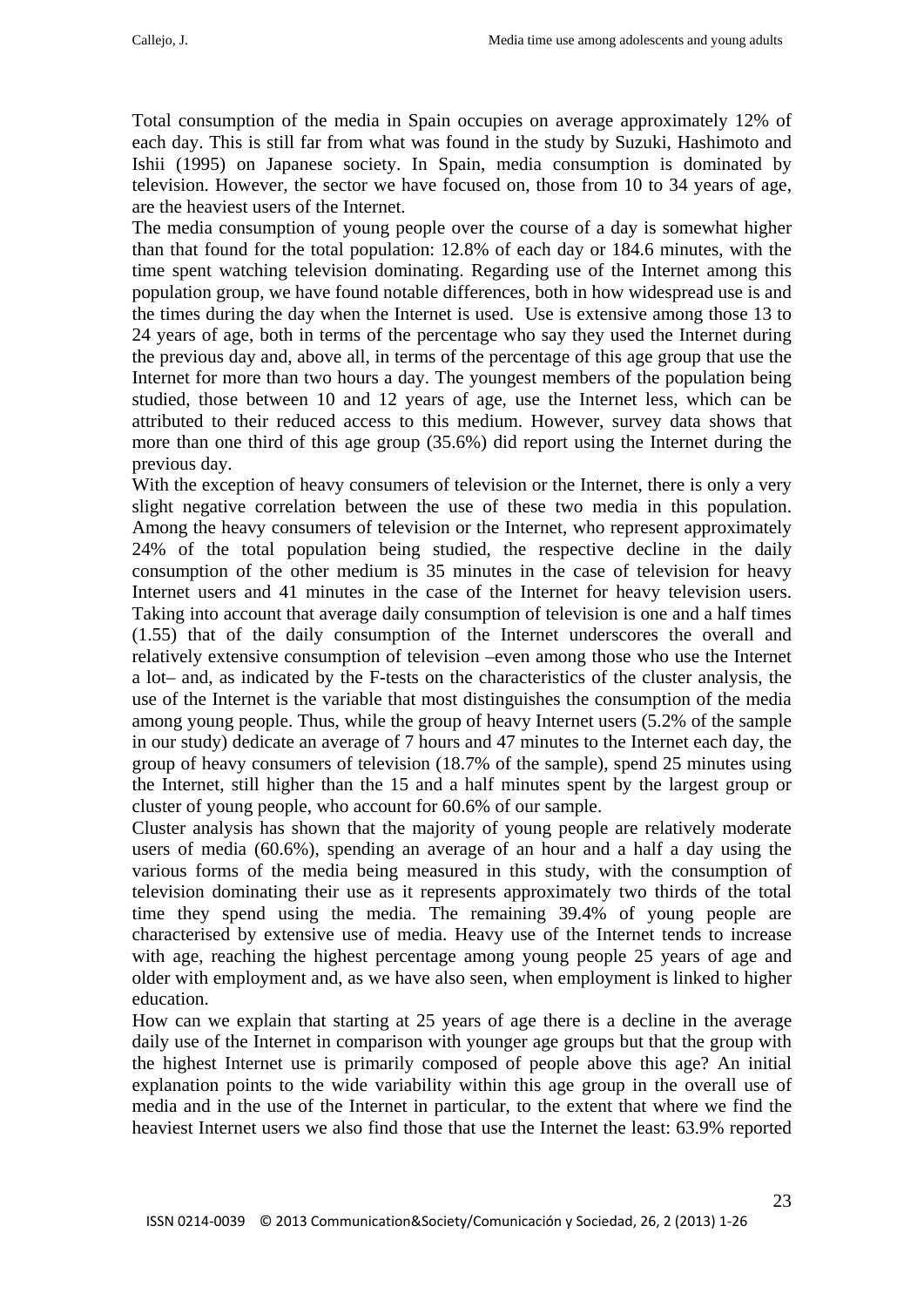that they did not use the Internet the day before the survey. In other words, both those who do not use the Internet and those that are heavy users of the Internet make up a relatively significant proportion of this age group. In addition, the group of heavy users reaches one of the highest quotas among the employed with higher education, a category with much higher presence among those 25 years of age and over.

This study shows that regarding media use we cannot refer to young people as a homogeneous category. Age, gender, education and other social factors (the division of labour tasks, employment status, etc.) play a role in explaining the amount of time spent using different forms of the media. Finally, heterogeneity in the consumption of media, even within relatively small age intervals, is shown to be important.

#### *References*

- JORDAN, Amy, TRENTACOSTE, Nicole, HENDERSON, Vani *et al*., *Media Psychology*, 9 (1), 2007, pp.19-41.
- BITTMAN, Michael and WAJCMAN, Judy, "The Rush Hour: The Character of Leisure Time and Gender Equity", *Social Forces*, 79 (1), 2000, 165-189.
- BOURDIEU, Pierre, *Questions de sociologie*, Minuit, Paris, 1984.
- BRODDASON, Thorbjörn, "Youth and New Media in the New Milennium", *Nordicom Review*  27 (2) 2006, pp. 105-118.
- BRYANT, Jennings and ZILLMANN, Dolf, *Los efectos de los medios de comunicación. Investigaciones y teorías*, Barcelona, Paidós, 1996.
- BUCKINGHAM, David, "Introduction: Young People and the Media", in BUCKINGHAM, D. (dir.), *Reading Audiences. Young People and the Media*, Manchester University Press, Manchester, 1993.
- BUCKINGHAM, David, *After the Death of Childhood. Growing Up in the Age of Electronics Media*, Polity Press, Cambridge, 2000.
- CAMPBELL, John Edward, "It takes an iVillage: Gender, Labor, and Community in the Age of Television-Internet Convergence", *International Journal of Communication*, 5, 2011, pp. 492-510.
- CHEN, Shu-Li, OLSEN, Wendy, SOUTHERTON, Dale, et al., "The changing practice of eating: evidence from UK time diaries, 1975 and 2000", *British Journal of Sociology*, 58 (1), 2007, pp. 39-61.
- DOMINGUEZ FOLGUERAS, Marta, "La división del trabajo doméstico en las parejas españolas. Un análisis de uso del tiempo", *Revista Internacional de Sociología*, 70 (1), 2012, pp. 153-179.
- DURÁN HERAS, Mª Ángeles and ROGERO GARCÍA, Jesús, *La investigación sobre el uso del tiempo*, Centro de Investigaciones Sociológicas, Madrid, 2009.
- DURÁN HERAS, Mª Ángeles, "La investigación sobre el uso del tiempo en España: algunas reflexiones metodológicas", *Revista Internacional de Sociología*, 18, 1997, pp. 163-189.
- ERIKSON, Erik H., *Sociedad y adolescencia*, Paidós, Buenos Aires, 1972.
- ERIKSON, Erik H., *Identidad, juventud y crisis*, Paidós, Buenos Aires, 1974.
- FEIXA, Carles, "Unidos por el *flog*: ciberculturas juveniles", in CALLEJO GALLEGO, Javier and GUTIÉRREZ BRITO, Jesús (coords.), *Adolescencia entre pantallas*, Gedisa, Barcelona, 2012, pp. 69-87.
- GARITAONANDÍA GARNACHO, Carmelo et al., "Las relaciones de los niños y los jóvenes con las viejas y las nuevas tecnologías de la información", *ZER Revista de Estudios de Comunicación*, nº 4, 1998, pp. 131-159.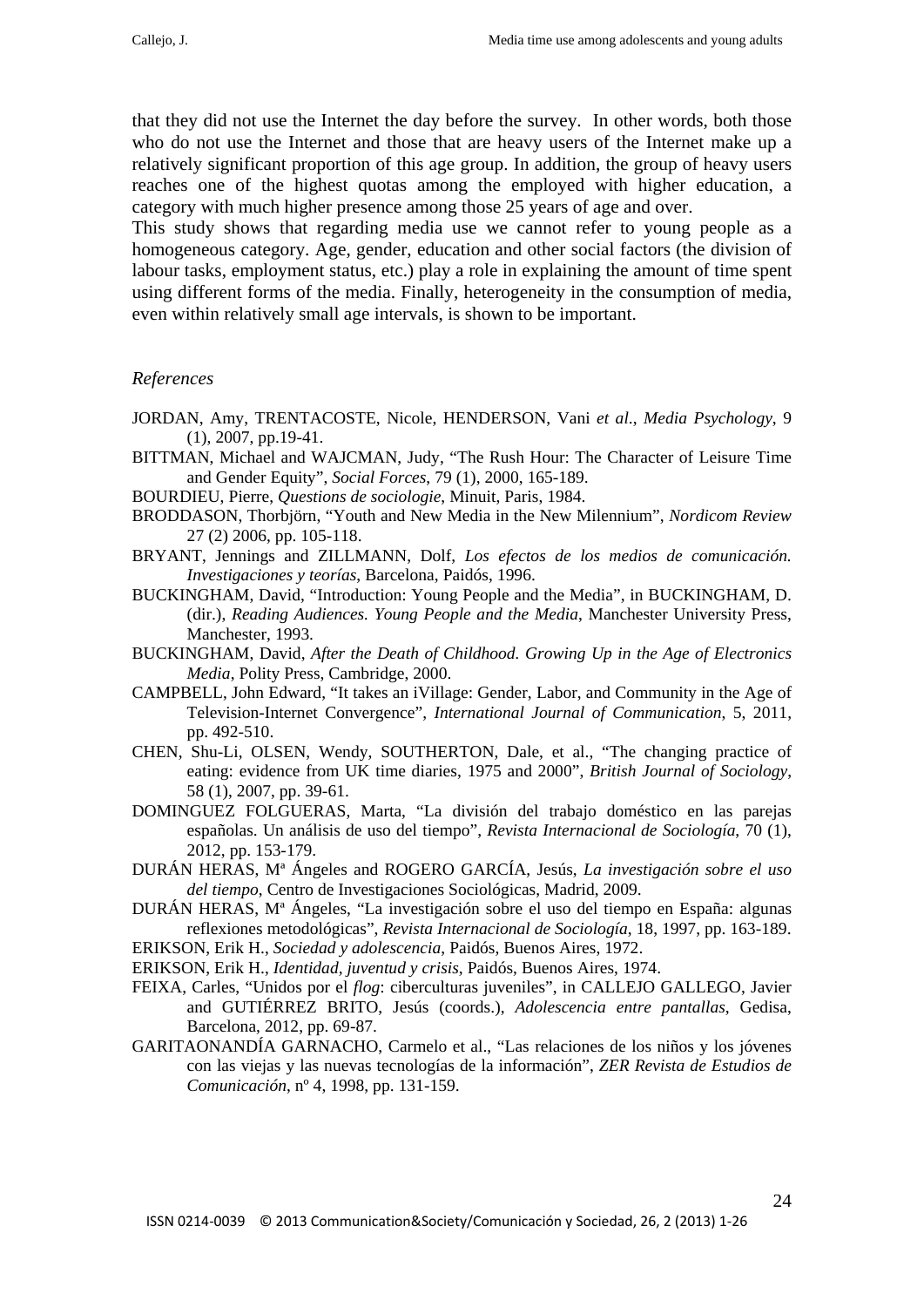- GARITAONANDÍA, Carmelo, FERNÁNDEZ, Emilio and OLEAGA, José Antonio, "Las tecnologías de la información y de la comunicación y su uso por los niños y adolescentes" *Doxa Comunicación,* nº 3, 2005, pp. 45-64.
- GERSHUNY, Jonathan, "Estilo de vida, estructura económica y uso del tiempo", *Revista Española de Investigaciones Sociológicas,* 38, 1987, pp. 163-191.
- GRUNIG, James E., "Time budgets, level of involvement and use of the mass-media", *Journalism Quarterly*, 56 (2), 1979, pp. 248-261.
- IZQUIERDO, Jesusa, DEL RÍO, Olga and RODRÍGUEZ, Agustín, *La desigualdad de las mujeres en el uso del tiempo*, Ministerio de Asuntos Sociales, Madrid, 1988.
- JAECKEL, Michael and WOLLSCHEID, Sabine, "Time is money and money needs time? A secondary analysis of time-budget in Germany", *Journal of Leisure Research*, 39 (1), 2007, pp. 86-108.
- JARVIE, Ian, JOWETT, Garth S. and FULLER, Kathryn H., *Children and the Movies. Media Influence and the Payne Fund Controversy*, Cambridge University Press, Cambridge, 1996.
- KINDER, Marshal, "Kids' Media Culture: An Introduction", in M. KINDER (ed.), Kids' Media Culture, Duke University Press, Durham, 1999, pp. 1-30.
- LEGARRETA IZA, Matxalen, "Cuantificación de la cotidianidad: las Encuestas sobre el Uso del Tiempo como instrumento de medida", *Inguruak*, 41, 2005, pp. 87-98.
- LEVY, Jean-Pierre and VARELA, Jesús, *Análisis multivariable para las Ciencias Sociales*, Pearson Prentice Hall, Madrid, 2003.
- LIVINGSTONE, Sonia, "Mediated childhoods: a comparative approach to young people's changing media environment in Europe", *European journal of communication*, 13 (4), 1998, pp. 435-456.
- LIVINGSTONE, Sonia, *Young People and New Media*, Sage, Londres, 2002.
- LIVINGSTONE, Sonia, *European Journal of Communication*, Vol. 19 (1), 2004, pp. 75-86.
- LIVINGSTONE, Sonia and BOVILL, Moira (eds.), *Children and their Changing Media Environment: A European Comparative Study*, Lawrence Erlbaum Associates, Hillsdale (NJ), 2001.
- LIVINGSTONE, Sonia and GASKELL, George (eds.), *Children and Young People in Front of the Screen. European Journal of Communication*, 1998 (número especial).
- LOWERY, Shearon, and DEFLEUR, Melvin, *Milestones in Mass Communication Research Media Effects*, Longman, Nueva York, 1985.
- MARTÍN CRIADO, Enrique, *Producir la juventud*, Istmo, Madrid, 1998.
- McCOMBS, Maxwell, "Civic Osmosis: The Social Impact of Media", *Comunicación y Sociedad*, vol. XXV, nº 1, 2012, pp.7-14.
- MERINO, Lucía, "Jóvenes en redes sociales: significados y practicas de una sociabilidad digital", *Estudios de Juventud*, 95, pp. 31-43.
- MESTDAG, Inge and GLORIEUX, Ignace, "Change and stability in commensality patterns: a comparative analyses of Belgian time-use data from 1966, 1999 and 2004", *Sociological Review*, 57 (4), 2009, pp. 703-726.
- PISCITELLY, Alejandro, *Nativos digitales*, Santillana, Buenos Aires, 2009.
- PRENSKY, Marc, "Digital Natives, Digital Inmigrantes", *On the Horizon*, 9 (5), 2001, at http://www.marcprensky.com/writing.
- PRIETO, Carlos, RAMOS, Ramón and CALLEJO, Javier, *Nuevos tiempos del trabajo*, Centro de Investigaciones Sociológicas, Madrid, 2009.
- PUNJ, Girish and STEWART, David W., "Cluster análisis in marketing research. Review and sugestión for application", *Journal of Marketing Research*, 20, 1983, pp. 134-148.
- RAMOS, Ramón, *Cronos dividido. Uso del tiempo y desigualdad entre hombres y mujeres*, Ministerio de Asuntos sociales, Madrid, 1990.
- ROMANO, Maria Celia and BRUZZESE, Dario, "Fathers' participation in the domestic activities of everyday life", *Social Indicators Research*, 84 (1), 2007, pp. 97-116.